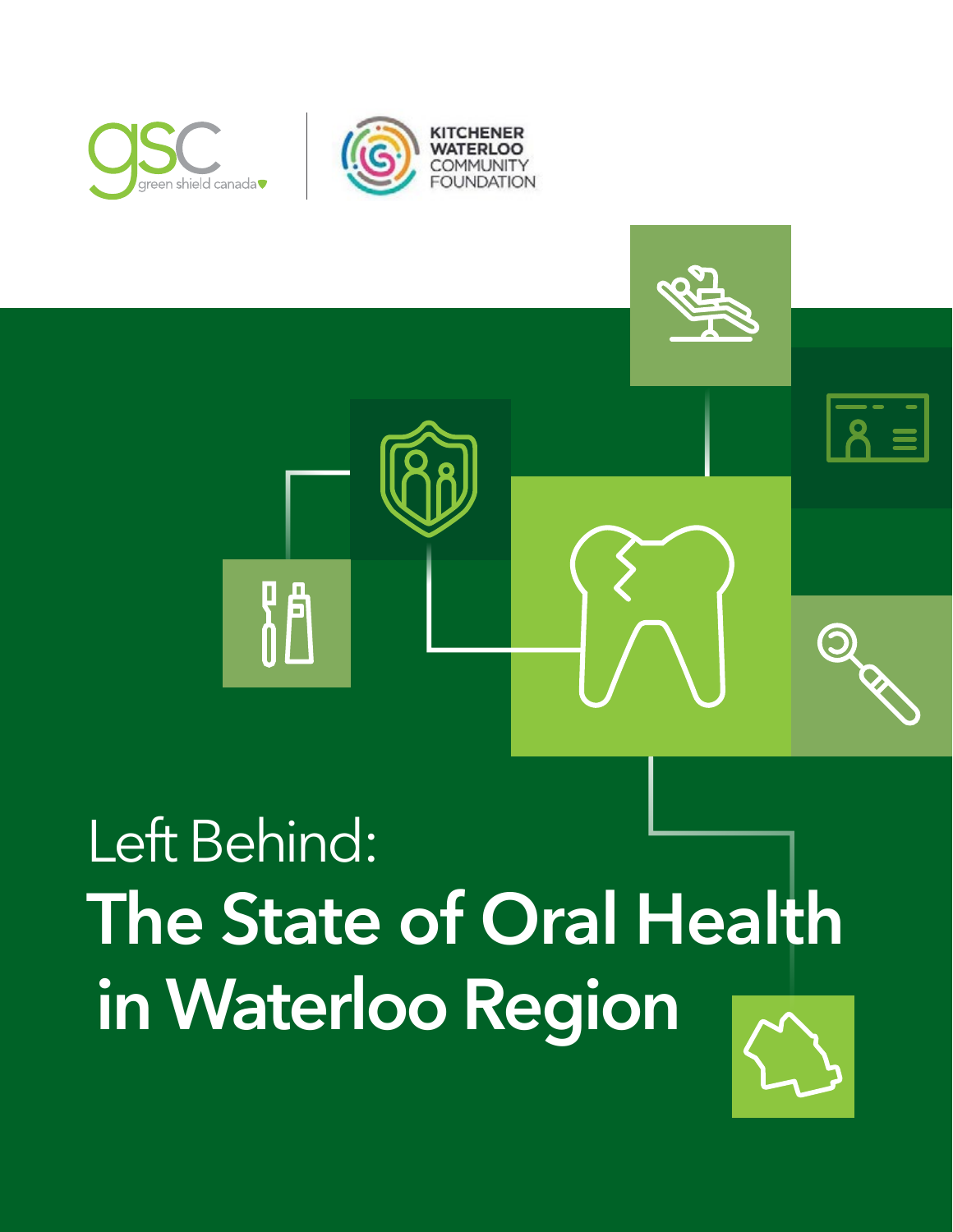## **Territorial Acknowledgement**

#### <span id="page-1-0"></span>**Territorial Acknowledgement**

Kitchener Waterloo Community Foundation (KWCF) is situated on the lands within the Haldimand Treaty of 1784, a formally ratified agreement acknowledging six miles on either side of the Grand River as treaty territory belonging to Six Nations of the Grand River. KWCF serves a region that is located within the traditional territories of the Neutral, Anishinaabe, and Haudenosaunee peoples. This territory is within the lands protected by the Dish with One Spoon wampum. We acknowledge the enduring presence, knowledges and philosophies of Indigenous peoples. We acknowledge the continuing accomplishments and contributions Indigenous Peoples make in shaping Waterloo Region. We are committed to understanding the impact of settler colonialism on the Indigenous experience in order to vision and co-create collaborative, respectful paths together in mutuality and reciprocity.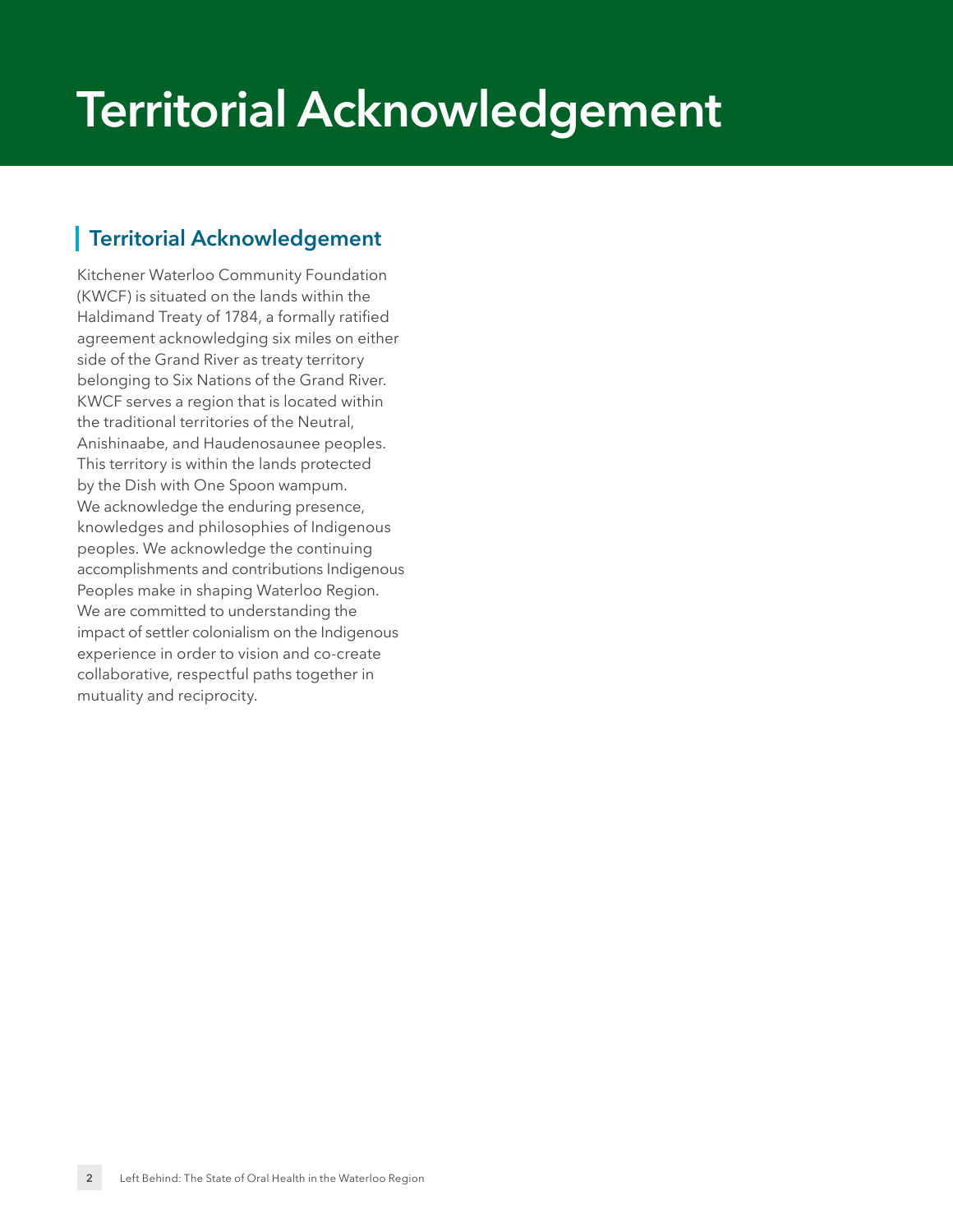## **Thank You**

#### **Thank You**

*Left Behind: The State of Oral Health in Waterloo Region* would not have been possible without the support of individuals and organizations across our community.

It could not have happened without the funding, advice and content provided by Green Shield Canada.



#### **Lead author and researcher**

**Steven Ayer**, Common Good Strategies

#### **Advisors and Content Contributors**

For this report, we interviewed individuals who are working on improving oral health in Waterloo Region and wanted to acknowledge their contributions. We hope we have not missed anyone in this list. All opinions and interpretations in this report are the opinions, interpretation, or perspectives of the author and editorial team and do not necessarily reflect the opinions of any organizations or people we acknowledge here.

**LaVerne Barnes** , Sunbeam Community & Developmental Services **Joanne Filipovic**, Langs Community Health Centre **Robert Hawkins**, Oral health expert formerly working in Waterloo Region **Joe Mancini**, The Working Centre **Valentina Moiseenko**, Langs Community Health Centre **Sanda Popovich**, Region of Waterloo Public Health **Doug Rankin**, Kitchener Downtown Community Health Centre

#### **About Kitchener Waterloo Community Foundation**

Kitchener Waterloo Community Foundation (KWCF) is focused on Granting, Impact Investing and Convening to make measurable and sustainable impacts in Waterloo Region. We collaborate with partners to develop forward-thinking innovative solutions and seize opportunities to meet current and future needs of our community. We enable people, companies and organizations to do more good by making it easy for Fundholders and Donors to give and invest, and for charities to receive money. Gifts are directed to KWCF's endowed funds that drive positive change in two ways: through grants and impact investments that deliver both financial returns as well as positive social and environmental outcomes. We work with our Fundholders to distribute the income generated through grants to support a wide range of charitable causes within our community. As a leading community-building organization we also work to amplify voices and issues of importance by convening conversations and sharing information, while approaching our work with an equity mindset. If you want to join us in making an impact in Waterloo Region, visit **[www.kwcf.ca](http://www.kwcf.ca)**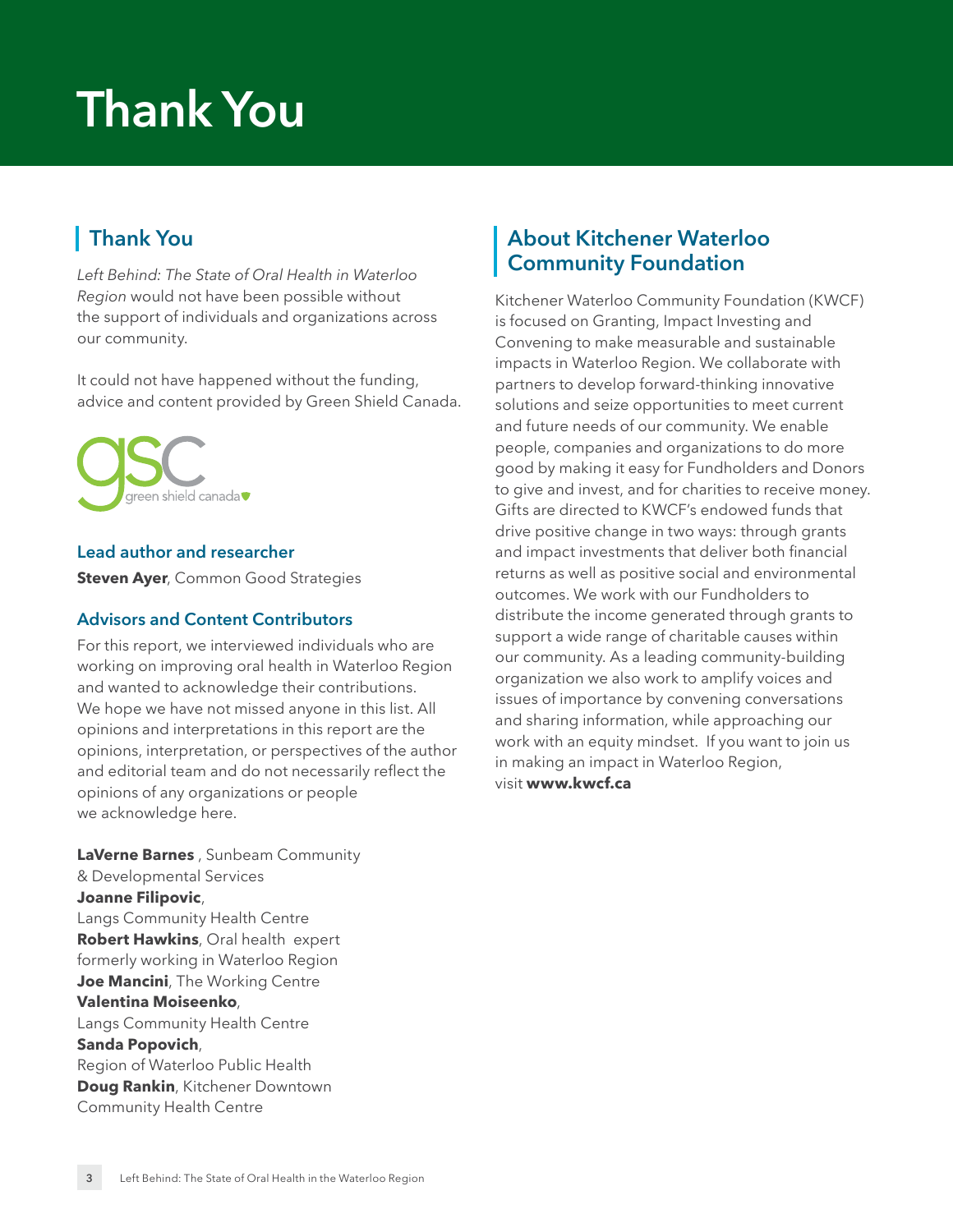## **Contents**



| ilic state of olan health ill                                              |  |
|----------------------------------------------------------------------------|--|
| General physical health 10                                                 |  |
|                                                                            |  |
|                                                                            |  |
|                                                                            |  |
|                                                                            |  |
| Connection with affordable                                                 |  |
| Overall oral health 13                                                     |  |
| Poor oral health and the legacy of<br>colonialism and residential school17 |  |
| Non-Insured Health Benefits                                                |  |
|                                                                            |  |



| Oral health of children in |  |
|----------------------------|--|
| <b>Waterloo Region 25</b>  |  |



|  |  |  |  |  | Oral Health and COVID-1926 |  |
|--|--|--|--|--|----------------------------|--|
|--|--|--|--|--|----------------------------|--|



#### **[Improving oral health infrastructure](#page-26-0)  in Waterloo Region** ...............................**27**

| Seniors Programming29            |  |
|----------------------------------|--|
|                                  |  |
| Healthy Smiles Ontario29         |  |
| Region of Waterloo Public Health |  |
| Community Health Centres29       |  |
| Discretionary Coverage 29        |  |
|                                  |  |

**[Endnotes ..................................................31](#page-30-0)**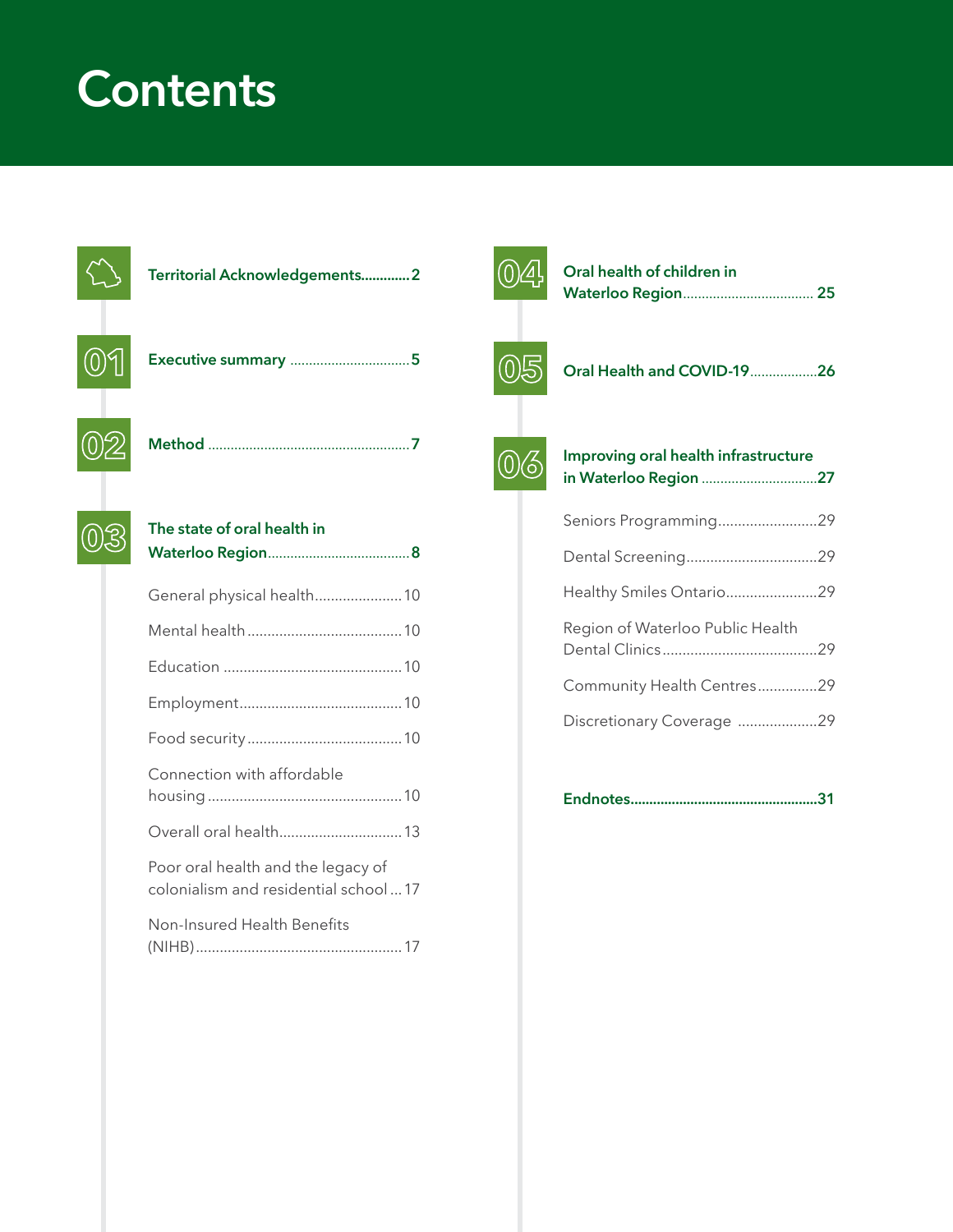# <span id="page-4-0"></span>**Executive summary \begin{array}{|c|c|} \hline \textbf{1} & \textbf{1} & \textbf{1} & \textbf{1} & \textbf{1} & \textbf{1} & \textbf{1} & \textbf{1} & \textbf{1} & \textbf{1} & \textbf{1} & \textbf{1} & \textbf{1} & \textbf{1} & \textbf{1} & \textbf{1} & \textbf{1} & \textbf{1} & \textbf{1} & \textbf{1} & \textbf{1} & \textbf{1} & \textbf{1} & \textbf{1} & \textbf{1} & \textbf{1} & \textbf{1}**

Across Canada, one in three people lack coverage for dental care, while lowincome Canadians are four times more likely to avoid seeing a dentist because of cost and two times more likely to have poor dental outcomes. Access to dental care is often overlooked and underfunded, and is deeply intertwined with complex social issues, from the rise of precarious employment to increasing food insecurity. One thing is clear – for many of the most vulnerable people in our communities, the current system has left them behind and without support. How did we get here, and what can be done?

#### **Oral health needs of Waterloo Region residents in 2017/2018**



### **138,000 104,000 54,000 46,000 25,000**

did **not** have **dental insurance** in (+30,000 from 2005)



people **avoided going to the dentist due to cost** in the last 12 months



<span id="page-4-1"></span>residents go to the dentist only for **emergency care**



residents report **persistent pain in their mouths**



report **dissatisfaction** with the **appearance of their teeth** or **dentures**

**Source:** Canadian Community Health Survey, 20[1](#page-30-1)7/2018.<sup>1</sup> **Note:** This only includes residents aged 12 and older.

This report highlights the importance of oral health and analyzes the state of oral health in Waterloo Region compared to other regions. It also takes a deeper look at who has dental insurance in Waterloo Region and who doesn't, and provides recommendations for how oral health outcomes can be improved in the region. It outlines community organizations, public health efforts, and initiatives underway in Waterloo Region that are providing critical oral health programs.

This study draws on data from the 2017/2018 Canadian Community Health Survey (CCHS), which includes responses from more than 1,216 respondents from the Waterloo Region aged 12 and older and offers a glimpse into the state of oral health in the community, further summarized throughout this report. This study also draws on the existing oral health literature and interviews with local oral health experts. The survey estimated about 485,000 residents aged 12 and older resided in the region as of the 2017/2018 analysis.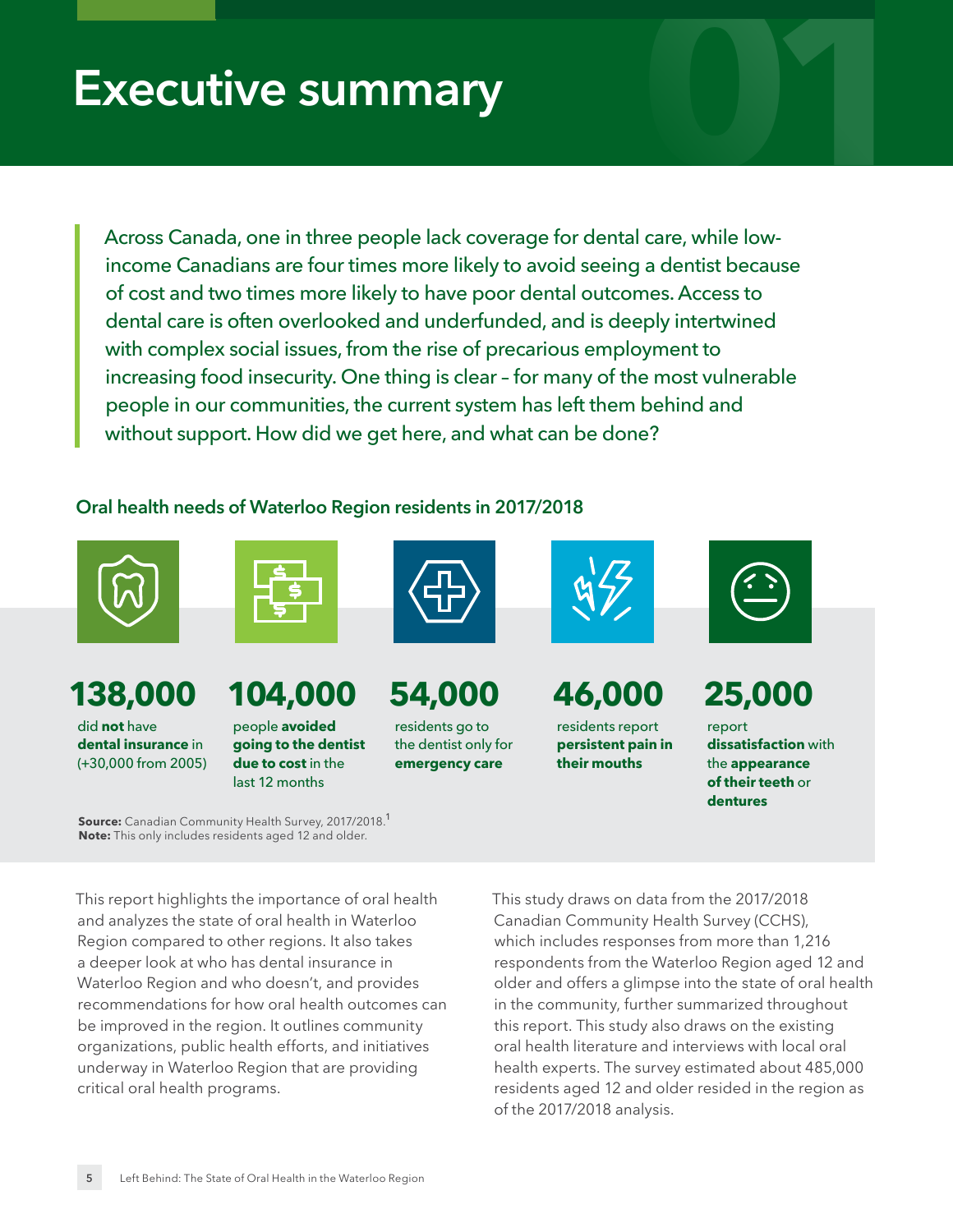Waterloo Region is prosperous, with higher-thanaverage median household after-tax income.[2](#page-30-2) Nevertheless, approximately 138,000 residents (30%) are falling through the cracks and do not have dental insurance. The problem is especially acute for racialized residents, 39% of whom lack insurance.[3](#page-30-3) While this rate of dental insurance coverage is close to the average for larger regions of the province, the fact that children in Waterloo Region persistently have higher oral health issues than the rest of Ontario underscores the challenges.

And rather than seeing progress, rates of dental insurance coverage are declining in Waterloo Region – from 72% in 2005 to 70% in 2017/2018, with an even bigger decrease among private dental insurance programs, from 64% in 2005 to 60% in 2017/2018, though comparisons over time need to be interpreted with caution.[4](#page-30-4)

These challenges resulted in more than 100,000 residents in Waterloo Region avoiding the dentist due to cost in 2017/2018, with more than 46,000 reporting persistent pain in their mouths.<sup>[5](#page-30-5)</sup>

The implications of these problems ripple across so many domains of health. Whether it be the association between oral inflammation and heart disease, or growing evidence that tooth pain causes depression and that depression worsens oral health, or findings that employment opportunities decrease for those with worse oral health, or that tooth loss can contribute to locking individuals in a cycle of homelessness, or that low-income students having higher rates of dental pain contributing to worse academic performance – poor oral health is linked to worse physical, mental and social outcomes, and represents a pressing and underserved health-care issue. These challenges and more are discussed in this report.

<span id="page-5-0"></span>With an ageing population and an increase in precarious gigs and jobs without guaranteed salaries or benefits, this problem will likely be exacerbated over the next few years unless there is action. During the pandemic, food insecurity has soared, with the Waterloo Food Bank reporting a 307% increase in food bank usage in the early months of the pandemic.<sup>[6](#page-30-6)</sup>

<span id="page-5-5"></span><span id="page-5-4"></span><span id="page-5-1"></span>As Waterloo Region has become an increasingly expensive housing market (home prices are up by 282% between January 2005 and July 2021 while the rent of a vacant bachelor apartment increased by 122% from October 2008 to October 202[07\)](#page-30-7), this has and will continue to leave residents with fewer resources for dental care and other critical health needs. Already, renters report much worse oral health and much fewer visits to the dentist, primarily because of cost.

<span id="page-5-3"></span><span id="page-5-2"></span>Together, all of this paints a clear picture – access to dental care is not only a health concern, but also represents a significant social issue that is intricately connected to broader the wellbeing of the community.

During the pandemic, it has become even more clear (although already well-established) that gaping inequalities exist in our society, and Canada's dental care system is no exception. Improved access to oral health care could be a plank of any 'build back better' initiatives. Essential workers, who are more likely to be racialized, have borne the brunt of the pandemic and are more likely to lack dental insurance. Even as these workers have kept society functioning, many of them lack access to basic benefits, including dental care.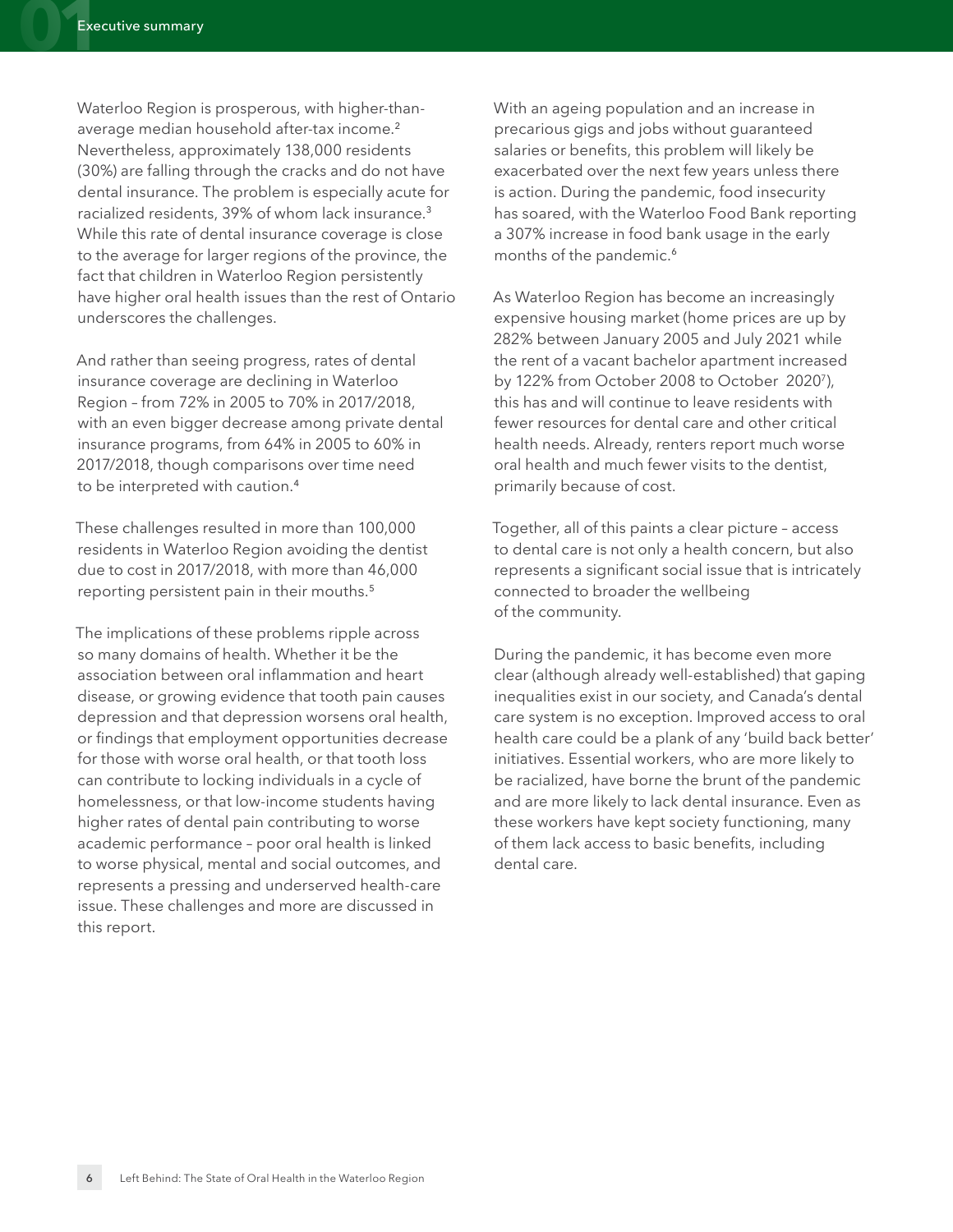# <span id="page-6-0"></span>**Method 02**

This study makes use of the Canadian Community Health Survey (CCHS) from 2017/2018.

The survey is a voluntary, cross-sectional survey that collects information related to health status and health systems utilization and health determinants, including dental care, dental insurance, and oral health information.

The CCHS surveys approximately 65,000 people aged 12 and older from across Canada each year and provides reliablehealth information at the regional level every two years. This report uses the combined data from 2017 and 2018.

The public use microdata file (PUMF) was used for this analysis. The Region of Waterloo Public Health, referred to in this report as Waterloo Region as its borders coincide, had 1,216 responses in the PUMF.

#### **Limitations**

All data is self-reported and may not be recalled accurately. The survey is offered in English and French. While the CCHS is the most widely used source for understanding regional health trends, like any survey, it tends to underrepresent lowincome populations, people who do not speak official languages, newcomers, precariously housed individuals, and other populations of interest and likely underestimates some challenges because of this.

In this report, sub-regional segmentation is used, which should be interpreted with caution.

This data makes comparisons between the 2005 and 2017/2018 Canadian Community Health Surveys. In 2015, a new collection and sampling strategy was implemented and any comparisons should be interpreted with caution.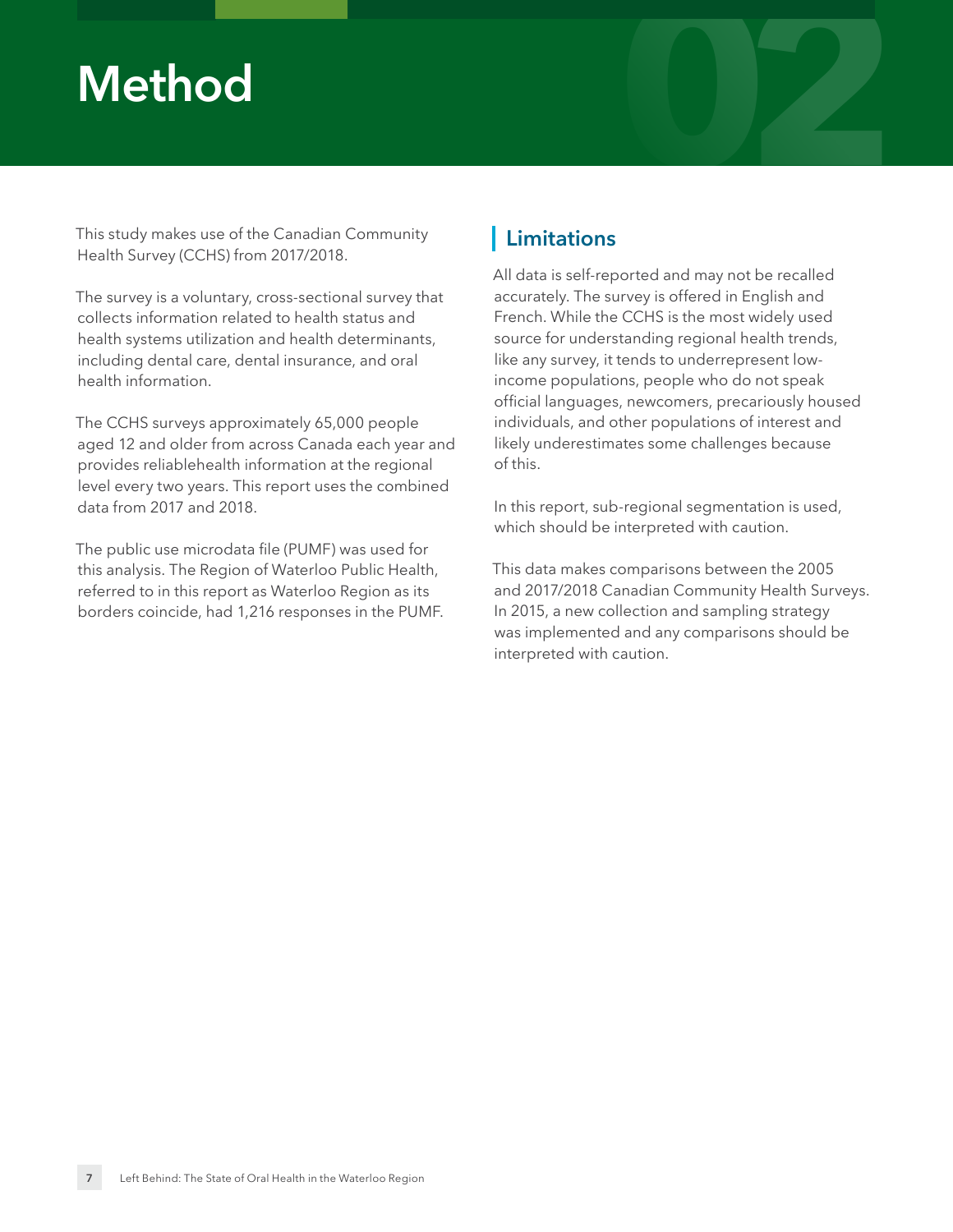### <span id="page-7-0"></span>**03 The state of oral health**  in Waterloo Region

#### **Dental insurance coverage in Waterloo Region is slightly above the provincial average**

<span id="page-7-1"></span>The high cost of dental care in Ontario means that most people need to rely on private insurance or pay out-of-pocket. About 50% of oral health spending comes from employer-provided benefits, and 44% is paid out-of-pocket.[8](#page-30-8)

Rates of dental insurance, 2017/2018, Ontario

Across Ontario, 67% of people have dental insurance, and the situation in Waterloo Region is slightly above average as 70% of residents have coverage. These private dental insurance programs have played an essential role in maintaining good levels of oral health among people who are fortunate enough to have insurance.



#### Rates of self-perceived "excellent" or "very good" oral health, 2017/2018, Ontario



**Source:** Canadian Community Health Survey, Public Use Microdata File, 2017/2018. Waterloo Health Unit. Data reflects non-age standardized weighted numbers. Analysis by author.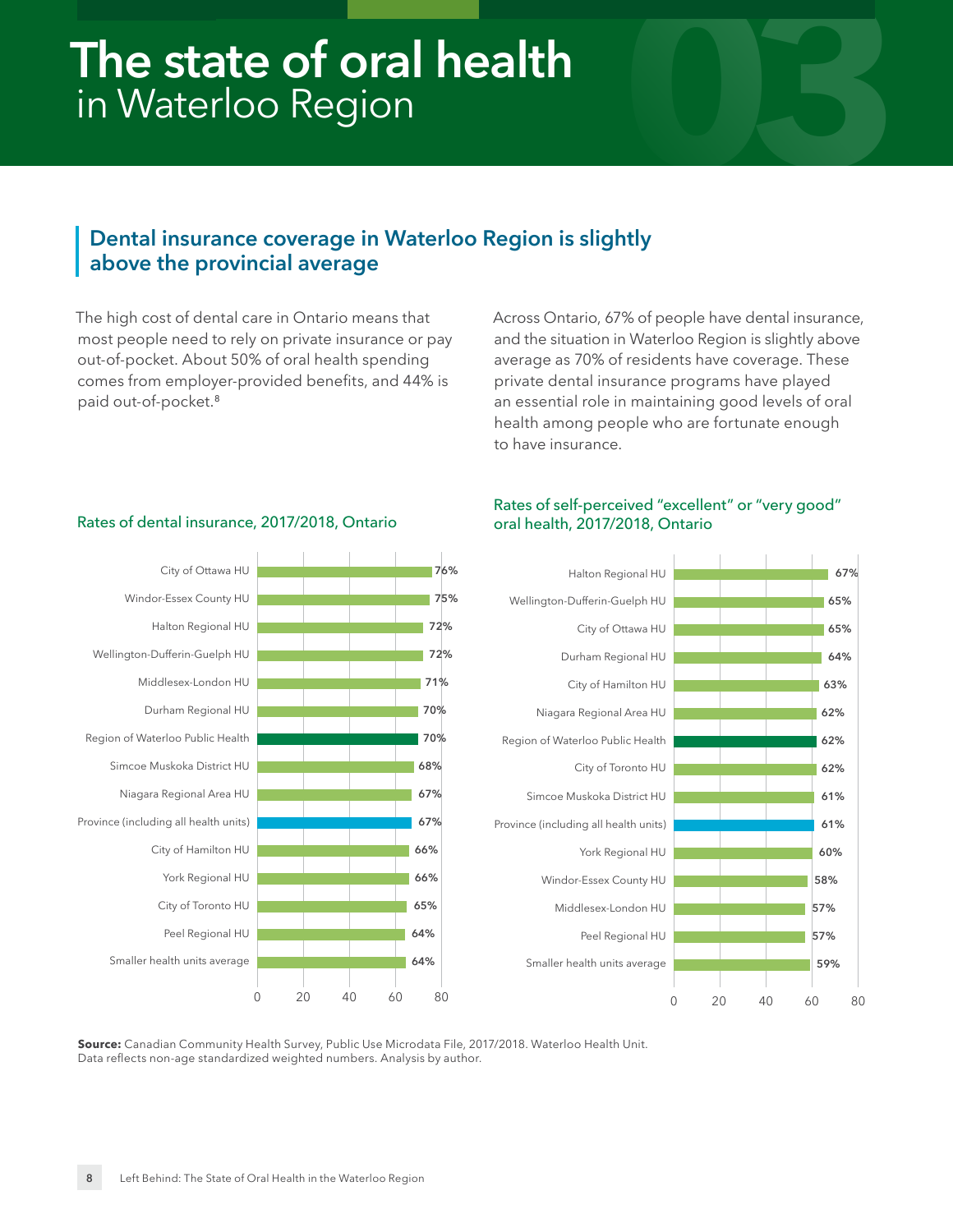#### **People without dental insurance are avoiding going to the dentist**

Regular visits to the dentist are important to maintain both oral and overall health. People who avoid going to the dentist are more likely to suffer severe health consequences in the future.

In Waterloo Region, almost a third of residents (30%) don't have dental insurance, and out of these almost half (48%) avoided going to the dentist in 2017/2018 due to cost. This is unsurprising considering the high costs of oral health care. In fact, the Consumer Price Index shows that over the last 20 years, dental care services have increased at twice the rate of inflation (81% vs 41%).[9](#page-30-9) This rate of increase is higher than every other sub-category except tobacco.

<span id="page-8-0"></span>In contrast, only 12% of people with dental insurance avoided going to the dentist due to cost. The most likely reason people with insurance still sometimes avoid the dentist due to cost is because many employers cover only a certain portion of dental care, meaning that seeking treatment can still entail significant costs for people with insurance.

#### Percentage who avoided going to the dentist due to cost, Waterloo Health Unit, 2017/2018



#### **The lack of preventative oral health care leads to ER visits and other costs**

One of the primary impediments to expanding dental health care is cost. However, people without access to preventative oral health care often experience compounded health problems, which in turn provokes additional costs.

In 2015 in Ontario, there were 61,000 emergency room (ER) visits for dental problems, which cost the health care system around \$31 million. The 2,445 ER visits in Waterloo Wellington Local Health Integration Network (LHIN) area contributed about \$1.25 million to this amount (in the Waterloo Region's three hospitals, there were 1,295 visits by 1,174 patients, costing \$664,000).[10](#page-30-10) In 2014, there were also 9,527 visits to physicians for dental problems in the WWLHIN area, costing at least \$321,000 (based on a minimum cost to OHIP of \$33.70 per 15-minute visit).

<span id="page-8-1"></span>Beyond the immediate costs of treating dental problems in physicians' offices and in emergency rooms, inequitable access to preventative oral health care also leads to long-term costs associated with all the other diseases and conditions that may develop because of poor oral health.

A 2014 Canadian study found that more than one in five Canadians were avoiding the dentist due to cost, and discovered that these individuals "had more untreated decay, missing teeth, and reported having poorer oral health and oral pain more often."[11](#page-30-11)

<span id="page-8-2"></span>The study also demonstrated that reducing financial barriers to accessing oral health care could lead to a healthier and more productive society and could have significant economic benefits by reducing cardiovascular disease (which costs the Canadian economy \$20.9 billion every year), and by limiting hours lost hours due to dental pain (an estimated \$40 million annually in Canada), which results in over \$1 billion in lost productivity.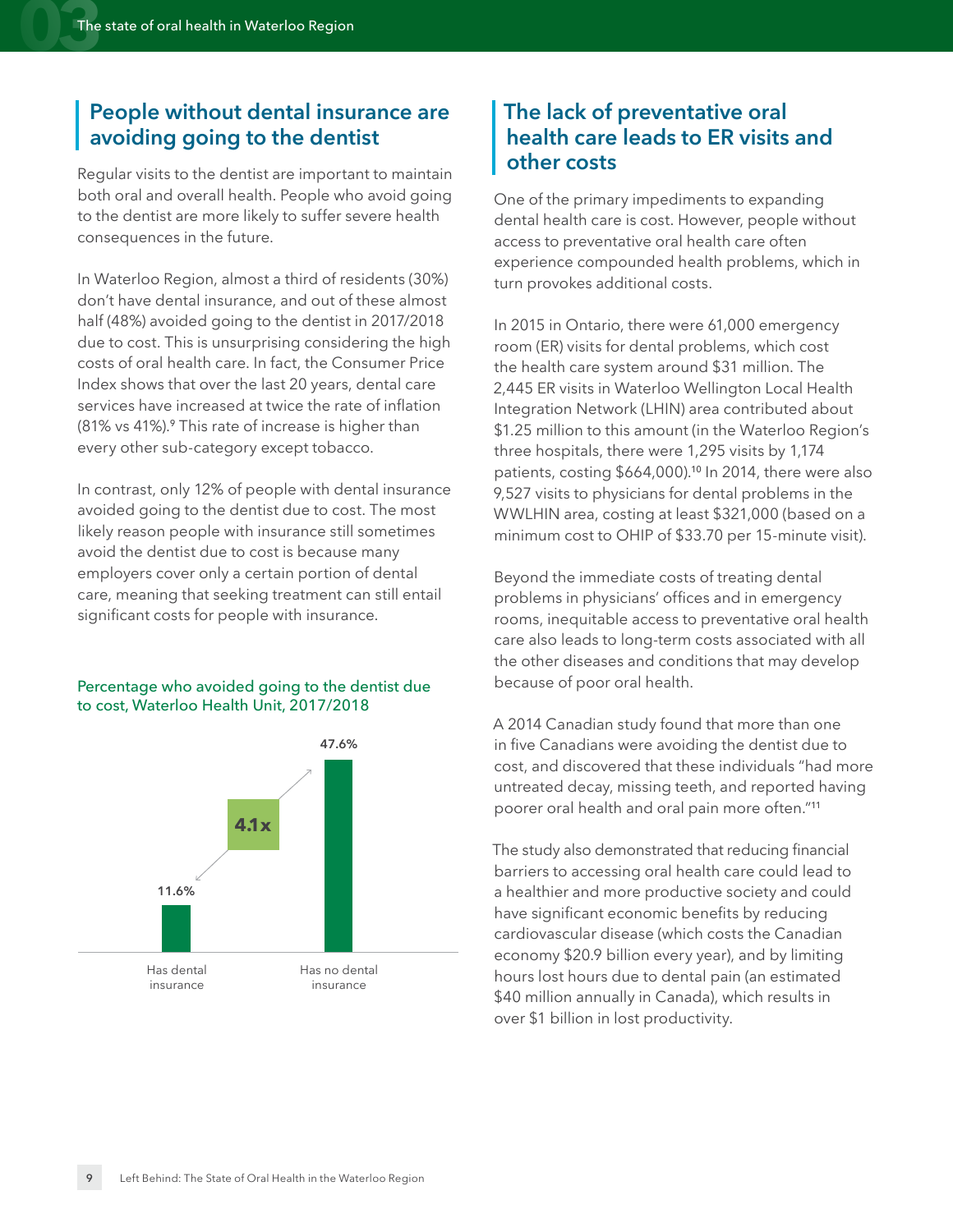#### **Why oral health is important**

Oral diseases, including tooth decay and gum disease, are among the most common chronic diseases affecting millions of Canadians. Oral health is highly interconnected with overall health and wellness, and poor oral health makes it difficult for people to live healthy and fulfilling lives.

#### <span id="page-9-0"></span>**General physical health**

Poor oral health is associated with higher rates of heart disease and respiratory illness, causes complications with diabetes,<sup>[12](#page-30-12)</sup> and has broad implications for quality of life. People who have no access to preventative oral health often develop serious conditions that need to be treated in hospital emergency rooms.

#### <span id="page-9-1"></span>**Mental health**

<span id="page-9-8"></span>Longitudinal studies have shown that oral health issues such as persistent pain trigger depression<sup>[13](#page-30-13)</sup> and that mental health issues can also contribute to poor oral health.[14](#page-30-14) Poor oral health reduces self-confidence and can make it harder for people to socialize.<sup>[15](#page-30-15)</sup> People with severe mental illnesses are 2.7 times as likely to lose all their teeth compared to the general population.<sup>[16](#page-30-16)</sup>

#### <span id="page-9-2"></span>**Education**

<span id="page-9-11"></span>Students with more oral health issues have lower attendance, lower grades and higher odds of dropping out<sup>[17](#page-30-17)</sup>. Schools across Ontario screen students for oral health problems, and students from marginalized communities are more likely to have oral health problems. Over 24,000 students were screened in Waterloo Region schools during the 2018-2019 school year, and 7% were identified as having urgent treatment needs.<sup>[18](#page-30-18)</sup>

<span id="page-9-6"></span>

#### <span id="page-9-10"></span><span id="page-9-9"></span><span id="page-9-7"></span><span id="page-9-3"></span>**Employment**

<span id="page-9-14"></span><span id="page-9-13"></span>Dental pain leads to lower productivity and higher absences from work,<sup>[19](#page-30-19)</sup> which is an issue for both employees and their employers. Poor oral health can make it more difficult for people to get a job,[20](#page-30-20) and employment programs with added oral health components have seen better employment outcomes.[21](#page-30-21)

<span id="page-9-15"></span>The rise of precarious jobs without dental insurance poses a major risk to the oral health of Canadians, especially those from marginalized communities.

#### <span id="page-9-12"></span><span id="page-9-4"></span>**Food security**

<span id="page-9-16"></span>Low-income Canadians and the working poor struggle to buy healthy food, and therefore are at risk of poor oral health. More than a third of food insecure individuals in Ontario report frequent discomfort eating food, indicating potential oral health issues.<sup>[22](#page-30-22)</sup>

#### <span id="page-9-5"></span>**Connection with affordable housing**

<span id="page-9-17"></span>For many Canadians, housing costs have been taking a larger percentage of income in recent years,<sup>[23](#page-30-23)</sup> meaning they have less money to spend on other necessities such as dental visits. As rent and mortgage costs continue to soar across in Waterloo Region, the inability of many people to attend to their oral health will most likely increase.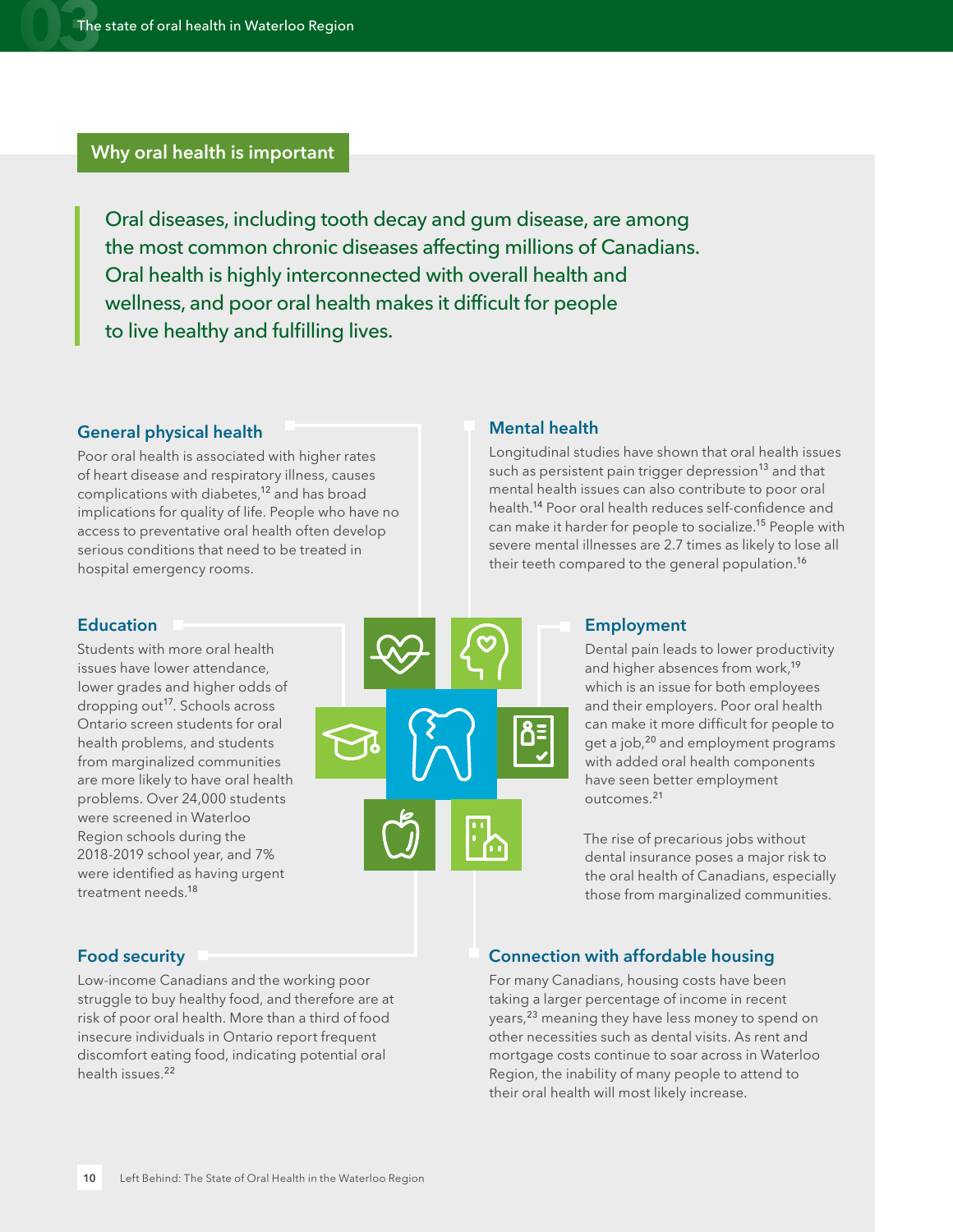#### **Canada and Ontario have underinvested in oral health**



#### Percentage of dental spending from public sources, select OECD countries, 2013

**Source:** Dentistry in Alberta. Time for a Checkup<sup>[24](#page-30-24)</sup>

The story of oral healthcare in Canada, and in Ontario specifically, is one of chronic underinvestment.

Canadians are generally proud of our universal health care, but dental care is one of the major omissions of the system.[25](#page-30-25)

Canadians like to favourably compare our healthcare to the more private American system, and yet only 5% of dental spending in Canada comes from public sources, compared to 10% in the US.

dental care with other high-income countries the picture becomes even bleaker. In OECD countries, an average of 32% of dental spending comes from public sources, and this figure is significantly higher in both Germany (64%) and Japan (77%).

<span id="page-10-0"></span>Per capita spending on dental care also differs widely across Canada. The three territories (Nunavut \$302, Northwest territories \$282, and Yukon \$195) each spend significantly more than any of the provinces. The Canadian average is \$25, and the prairie provinces are all significantly above average.

<span id="page-10-1"></span>In 2017, Ontario spent only \$6 per capita on oral health care, less than half of New Brunswick (\$17), which had the second lowest spending. While the implementation of new programs such as the Ontario Seniors Dental Care Program in 2019 have boosted this spend significantly in recent years, Ontario still lags behind other provinces in its public investments in oral health. **0 10 20 30 40 50 60 70 80** When comparing Canada's public investment in

> Ontario is by far the most populous Canadian province and accounts for more than a third of the country's population. The fact that public spending in Ontario is so low means that millions of Canadians are living without comprehensive coverage.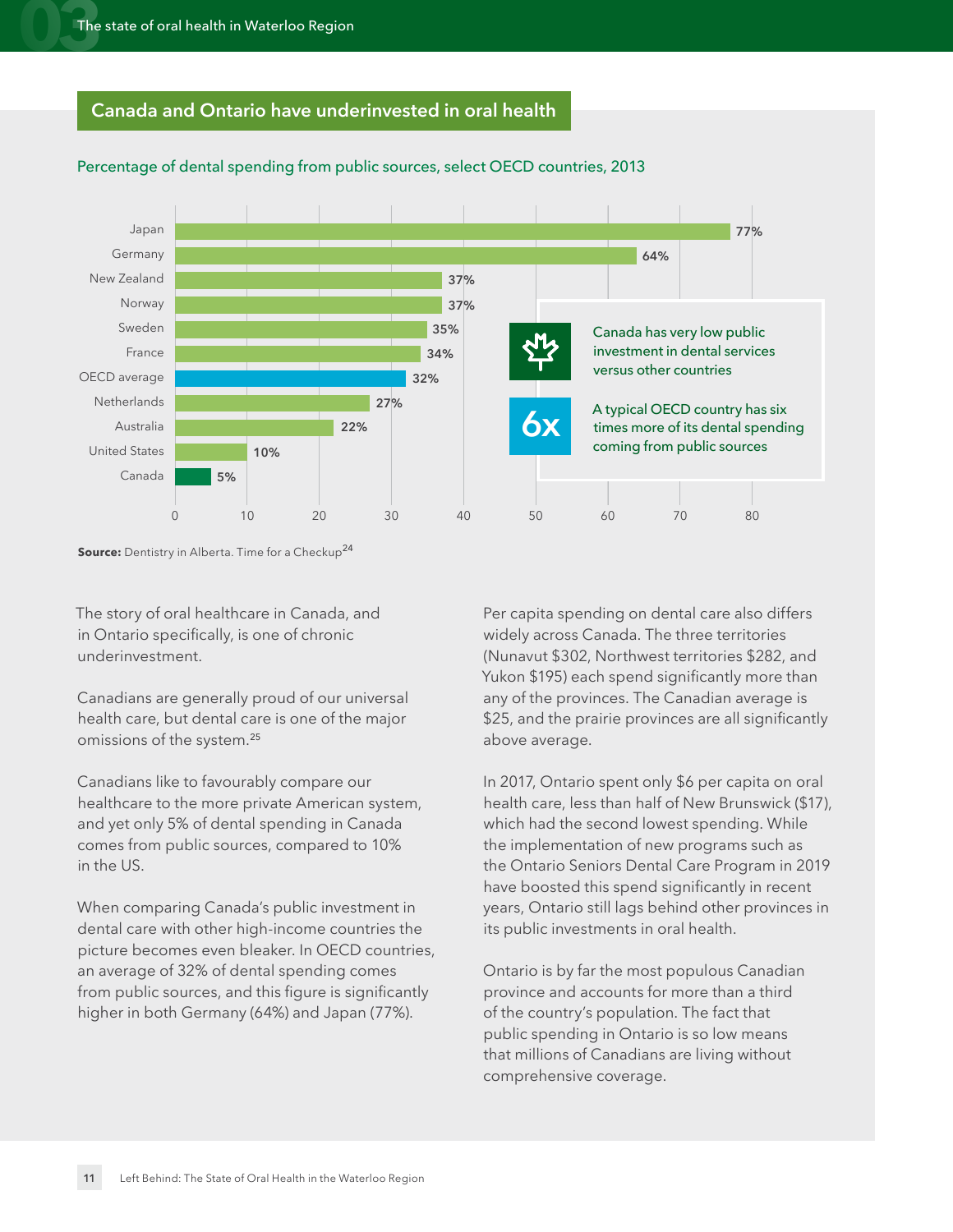#### **Canada and Ontario have underinvested in oral health**



#### Public dental care expenditure in Canada, by juristidction, 2017, current dollars

<span id="page-11-0"></span>**Source:** Dentistry in Alberta. Time for a Checkup.<sup>[26](#page-31-0)</sup>

**Note:** This chart was developed before a new seniors dental program was introduced, but due to its very focused spending on low-income seniors, with about 50,000 of the 2.5 million seniors in the province enrolled (see section on seniors later in the report), it would not substantially change the portrait of oral health spending in Ontario.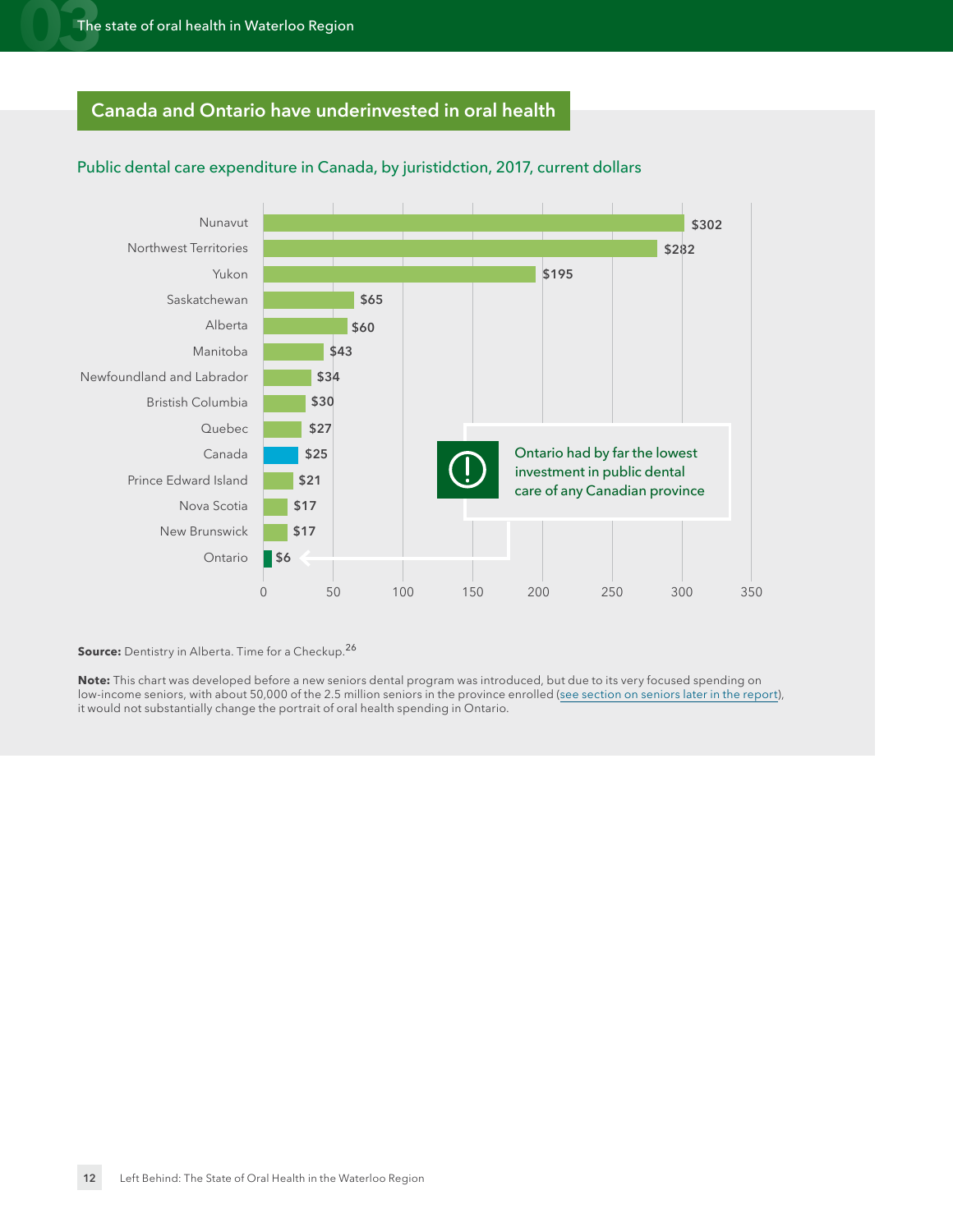#### **Oral health, affordability, and dental insurance in marginalized communities**

#### <span id="page-12-0"></span>**Overall oral health**

When asked about oral health, food insecure households reported the lowest oral health of any segment we analyzed in the Canadian Community Health Survey. More than three-quarters (78%) of those who were severely food insecure reported poorer oral health (see figure), compared to more than half of those who were moderately food insecure (54%), and 35% of those who were food secure. In general, low income was also a strong predictor of lower-than-typical oral health, with individuals with a household income of less than \$20,000 reporting the worst oral health, while all of those with household

incomes below \$80,000 per year had below average oral health. Recent immigrants and renters also tend to have particularly poor oral health.

Although 70% of Waterloo Region residents have dental insurance, and oral health in the region is about average for the province overall, certain groups of people are far more likely to lack insurance, avoid going to the dentist due to cost, and to rate their oral health as poor (see chart).

Only six groups of people are doing better than average in terms of their oral health:

Conversely, other groups are more likely to lack insurance and have poor oral health. The following pages will look at the realities faced by these groups:



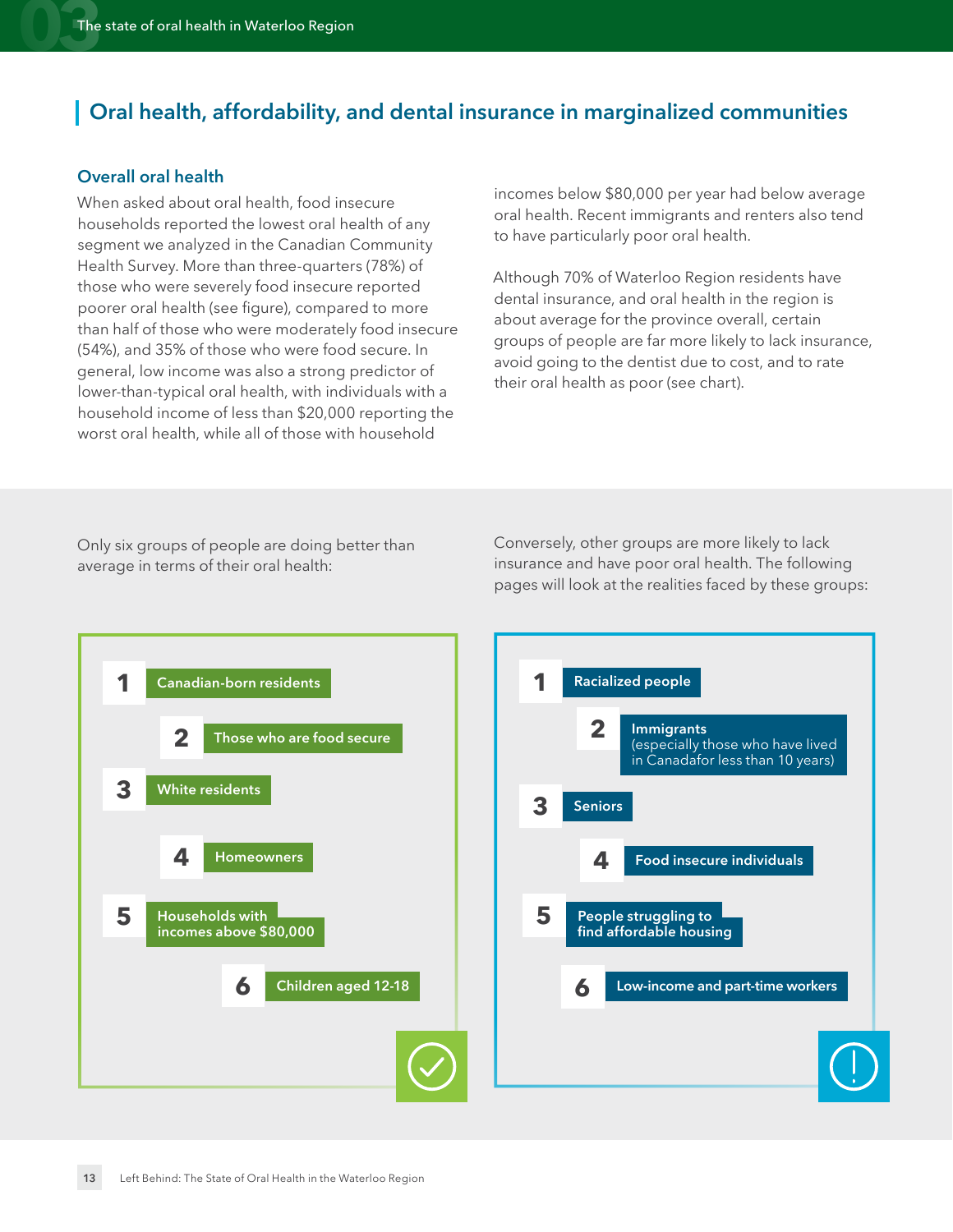



**Note:** All terminology is as described in the Canadian Community Health Survey in this chart. Terms like Aboriginal and Visible minority are used in this chart to be consistent with the original data source, but elsewhere are described as racialized and Indigenous.

*Lower oral health is identified as good, poor, or fair on a five-point scale that includes excellent and very good.*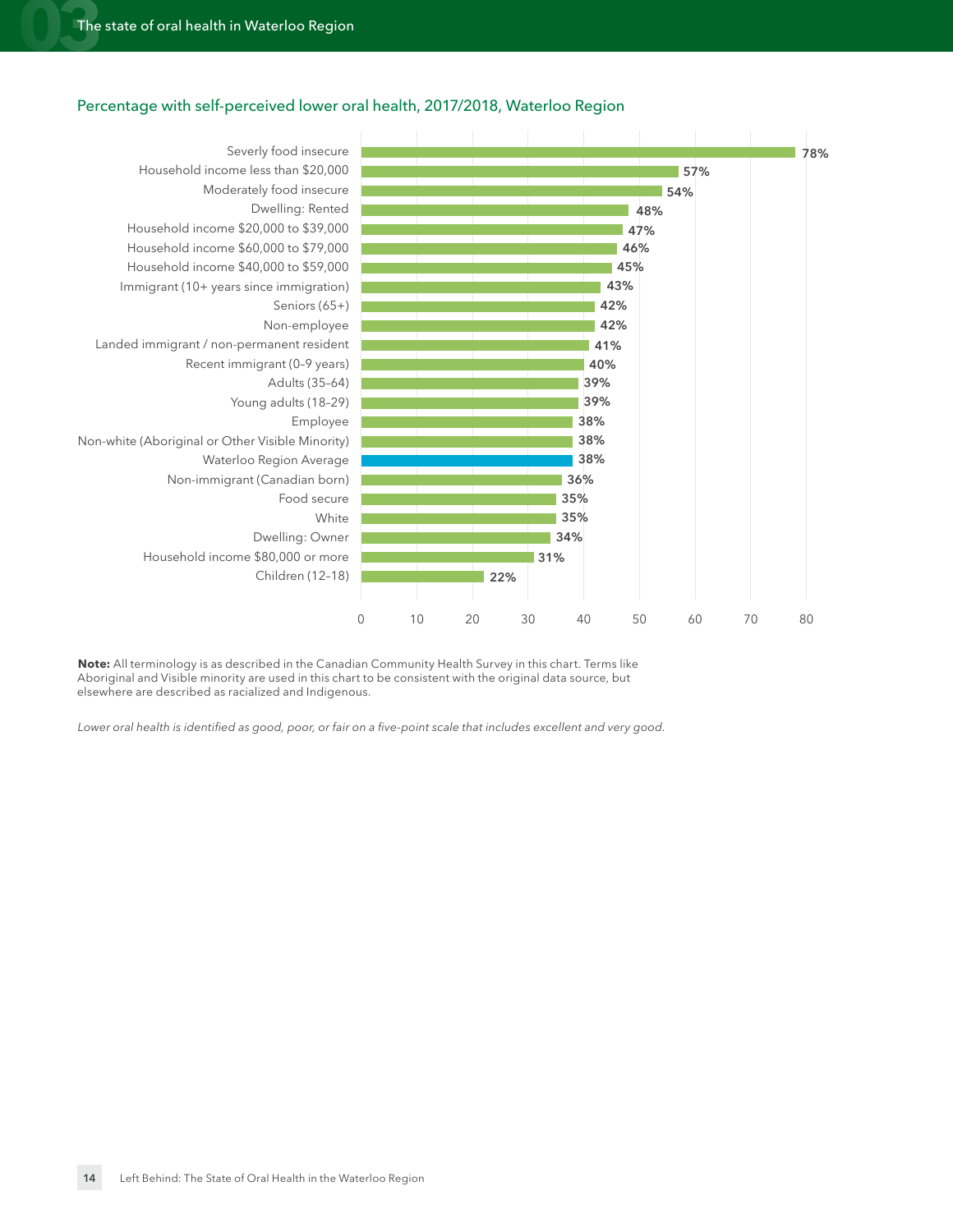#### Percentage with no dental insurance, 2017/2018, Waterloo Region



**Source:** Canadian Community Health Survey, Public Use Microdata File, 2017/2018. Region of Waterloo Public Health. Data reflects non-age standardized weighted numbers. Analysis by author.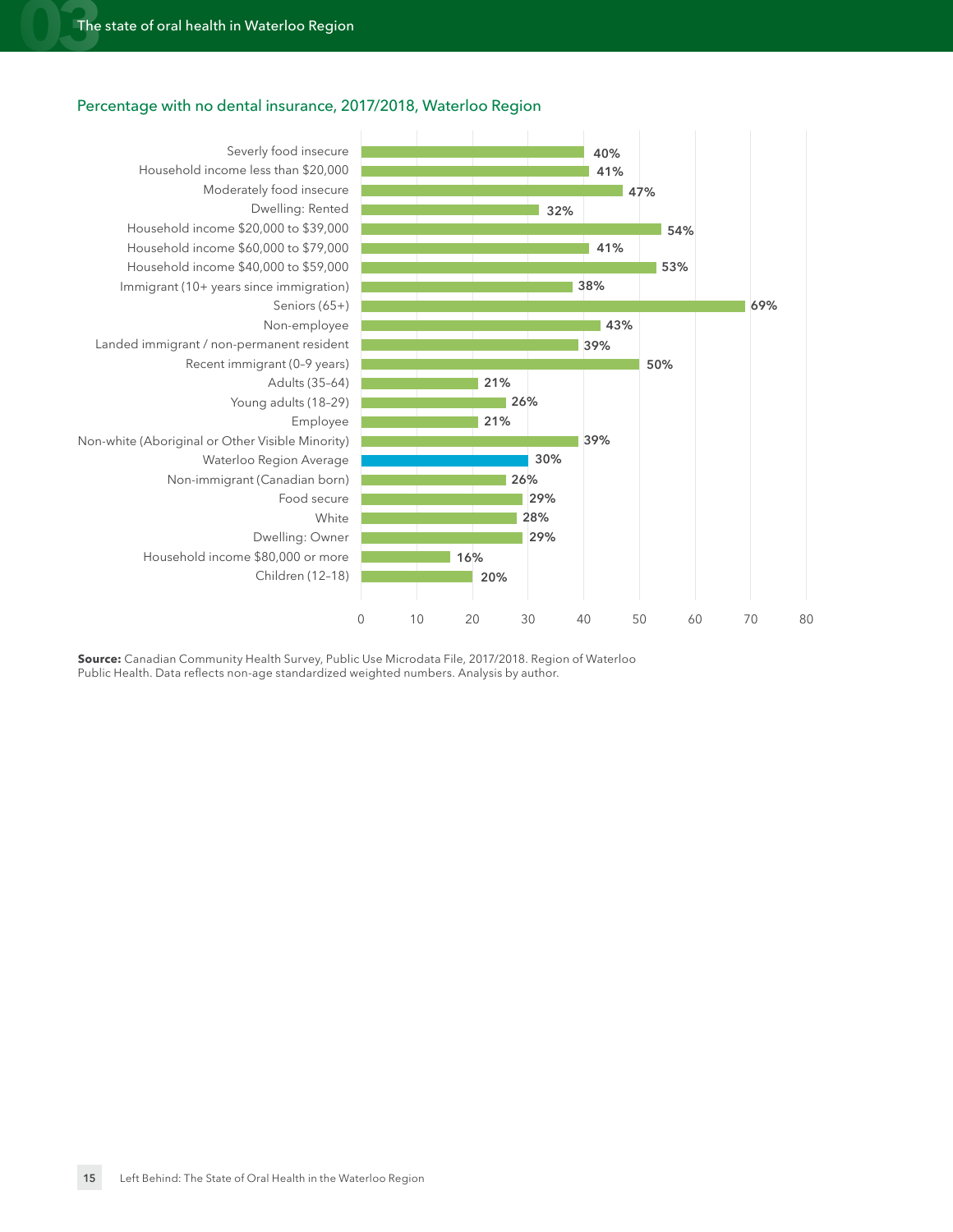#### **Racialized people and recent immigrants are far less likely to have dental insurance**

#### Percentage without dental insurance, by racialized status, Waterloo Region, 2017/2018



#### Percentage without dental insurance, by immigration status, Waterloo Region, 2017/2018

**Source:** Canadian Community Health Survey, Public Use Microdata File, 2017/2018. Region of Waterloo Public Health. Data reflects non-age standardized weighted numbers. Analysis by author.

<span id="page-15-0"></span>Almost one third (30%) of Waterloo Region residents don't have dental insurance. However, racialized residents (including Indigenous peoples) are far more likely to not have insurance (39%) compared to white residents (28%).<sup>[27](#page-31-1)</sup> This points to how expanding dental coverage could play an important role in achieving racial equity in the region. A third of racialized residents (33%) were avoiding the dentist due to cost compared to only 22% of residents of the region overall.

Recent immigrants in the Waterloo Region are also far less likely to have dental insurance. In fact, 50% of immigrants who have been in Canada for less than 10 years lack insurance. This number drops to 38% for immigrants who have been in Canada for longer than 10 years, but this still differs significantly from the 26% of Canadian-born residents who lack insurance.

Lack of dental insurance compounds other challenges faced by newcomers, including low wages, language barriers and limited knowledge of available services. 35% of immigrants in Waterloo Region who have been in Canada for less than 10 years avoided the dentist due to cost.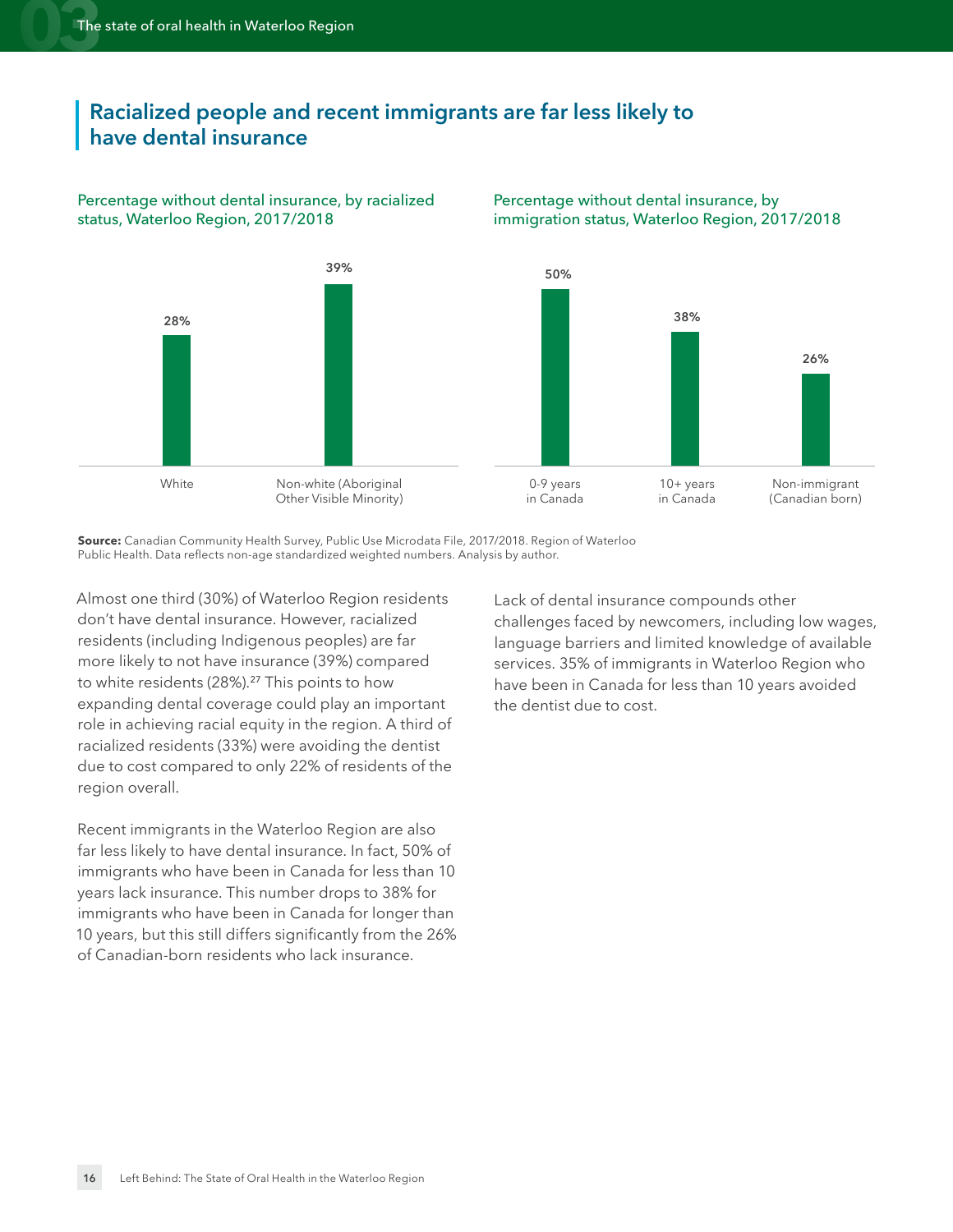#### **Oral health in Indigenous communities**

Over 70% of Indigenous people in Ontario live in urban areas, but existing data is not representative of the population[.28](#page-31-2) For example, a study of the Indigenous population in Toronto found that the 2011 Canadian census underestimated the size of the Indigenous population in Toronto by a factor of 2 to 4[.29](#page-31-3)

*Our Health Counts* is a research initiative has been addressing these data gaps through an inclusive community-driven survey for Indigenous peoples in different cities across Ontario. Although data is not available for Waterloo Region, the data from other Southern Ontario cities can be illustrative.

<span id="page-16-5"></span>*Our Health Counts* found that Indigenous adults in Toronto have significantly poorer oral health than the general Canadian population. Only 60% of Indigenous adults in London<sup>[30](#page-31-4)</sup> and 54% in Toronto<sup>[31](#page-31-5)</sup> rate their oral health as good, very good, or excellent, compared to 85% of Canadian adults. Only half of Indigenous adults in both London and Toronto have seen a dentist in the last year, compared to three quarters of Canadian adults.<sup>[32](#page-31-6),[33](#page-31-7)</sup>

Poor oral health in Indigenous populations is concerning considering the link between poor oral health and other health issues like diabetes, heart disease and respiratory ailments that disproportionately impact Indigenous communities.<sup>[34](#page-31-8)</sup>

#### <span id="page-16-0"></span>**Poor oral health and the legacy of colonialism and residential schools**

<span id="page-16-9"></span>Prior to 1979, despite treaty promises of health care, the federal government made little effort to provide quality dental care to Indigenous peoples. The provided treatments were inadequate, and Indigenous peoples had much lower rates of dental provision and higher levels of tooth extractions than non-Indigenous peoples, which has had ongoing consequences for their oral health.<sup>[35](#page-31-9)</sup> Survivors told the Truth and Reconciliation Commission of Canada the

<span id="page-16-10"></span><span id="page-16-3"></span><span id="page-16-2"></span>little dental care they did receive in schools was both rushed and painful.<sup>[36](#page-31-10)</sup> People sometimes experienced multiple teeth extractions without anesthetic, and dentures were not provided.[37](#page-31-11)

#### <span id="page-16-11"></span><span id="page-16-1"></span>**Non-Insured Health Benefits (NIHB)**

<span id="page-16-12"></span><span id="page-16-4"></span>The federally funded **Non-Insured Health Benefits (NIHB)** program was introduced in 1979 and provides eligible First Nations and Inuit people a range of health benefits not covered by provincial programs, including dental care.<sup>[38](#page-31-12)</sup> About 300,000 people annually receive oral health services through the NIHB.<sup>[39](#page-31-13)</sup>

<span id="page-16-14"></span><span id="page-16-13"></span><span id="page-16-7"></span><span id="page-16-6"></span>A 2017 Auditor General report echoed other research and found that "First Nations and Inuit populations had nearly twice as much dental disease and more unmet oral health needs compared with other Canadians."[40](#page-31-14) The report also found that "The Department did not know how much of a difference it was making to Inuit and First Nations people's oral health. Despite knowing for many years about the poor oral health of Inuit and First Nations people, the Department had never finalized a strategic approach to help improve it."

<span id="page-16-15"></span><span id="page-16-8"></span>The Auditor General's report underscores how, in the words of academics Catherin Carstairs and Ian Mosby, "the Non-Insured Health Benefits (NIHB) Program constantly frustrates both patients and service providers, remains inefficient and inconsistent, and fails to address the underlying causes of poor oral health among Indigenous people."[41](#page-31-15)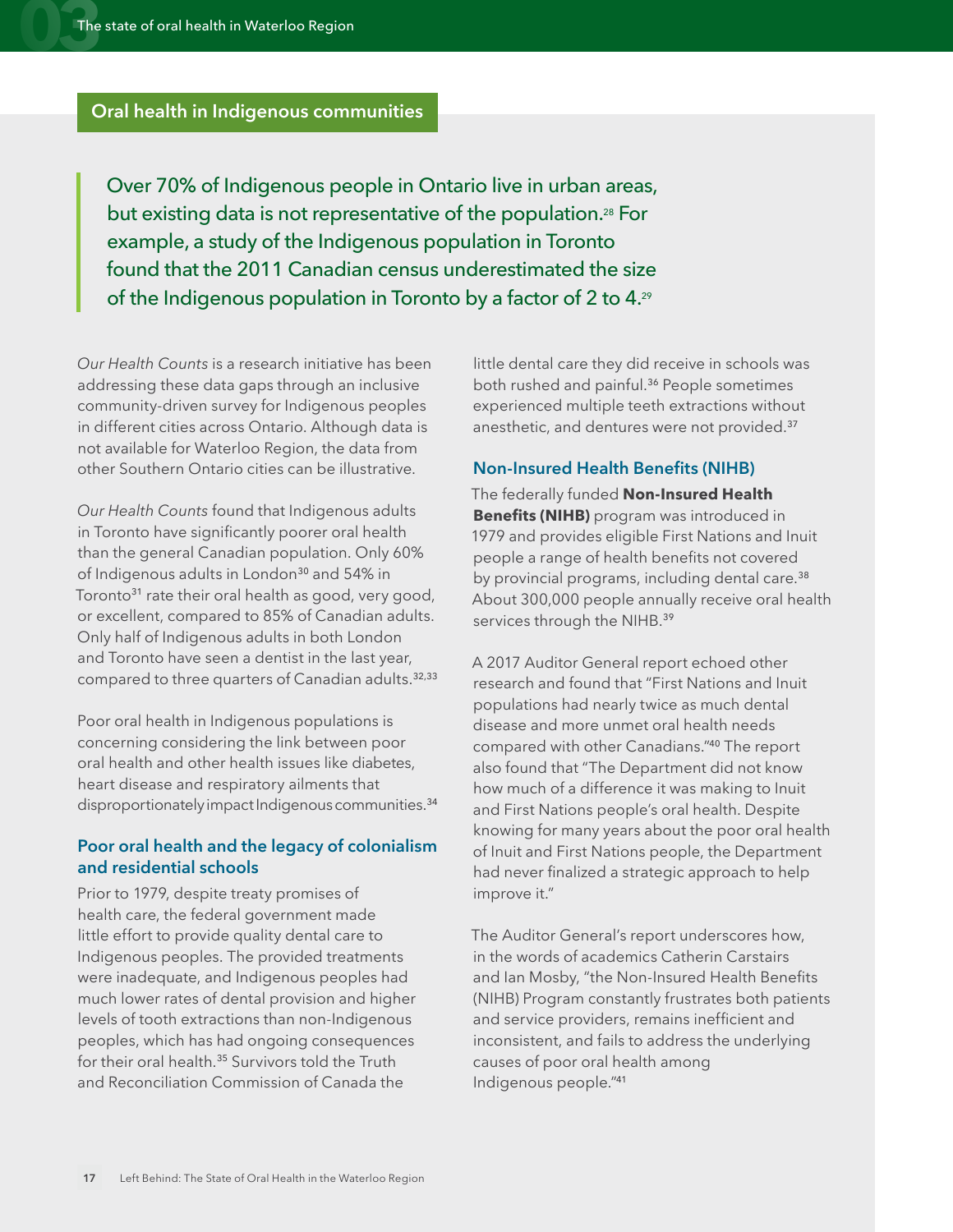#### **Seniors in Waterloo Region have low rates of dental coverage**

Seniors have very low rates of dental insurance coverage, which is in part explained by lack of employer-sponsored plans after retirement. This is a problem that threatens to get worse as the population ages.

#### Percentage without dental insurance, by age, Waterloo Region, 2017/2018



**Source:** Canadian Community Health Survey, Public Use Microdata File, 2017/2018. Region of Waterloo Public Health. Data reflects nonage standardized weighted numbers. Analysis by author. Note: In 2019, Ontario launched the Seniors Dental Care Program, which has enrolled approximately 50,000 seniors by May 2021 (approximately 2-3% of seniors in the province), which would slightly change the numbers in the chart.

In 2019, Ontario launched the Ontario Seniors Dental Care program, which provides free dental care for low-income seniors. Since the program's launch, over 50,000 seniors from across the province have enrolled in the program,<sup>[42](#page-31-16)</sup> out of a total of 2.5 million seniors.[43](#page-31-17)

<span id="page-17-1"></span><span id="page-17-0"></span>Income thresholds will be updated in August 2021, and single Ontarians aged 65 and over with incomes under \$22,200 will be eligible. Couples with combined incomes under \$37,100 will also be eligible. As a result of these changes, 7,000 more seniors will be able to access the program.[44](#page-31-18)

<span id="page-17-2"></span>Although the Ontario Seniors Dental Care program is an important step in expanding coverage for a group often lacking insurance, the income thresholds mean that most seniors across the province still lack insurance.

#### **Many food insecure Waterloo Region residents struggle to access dental care and find it uncomfortable to eat**

Food insecure individuals have much lower rates of insurance and worse oral health outcomes compared to people who are food secure. Out of all the segments we had data for, food insecure individuals reported the worst oral health. The severely food insecure and the moderately food insecure both had low rates of dental coverage, often avoided the dentist due to cost and had very low rates of dental insurance. And even when they did have insurance coverage, it was more likely to be paid out-of-pocket or through a government assistance program that provided oral health benefits instead of provided through their employer . Many were not eligible for government programs but could still not afford dental services.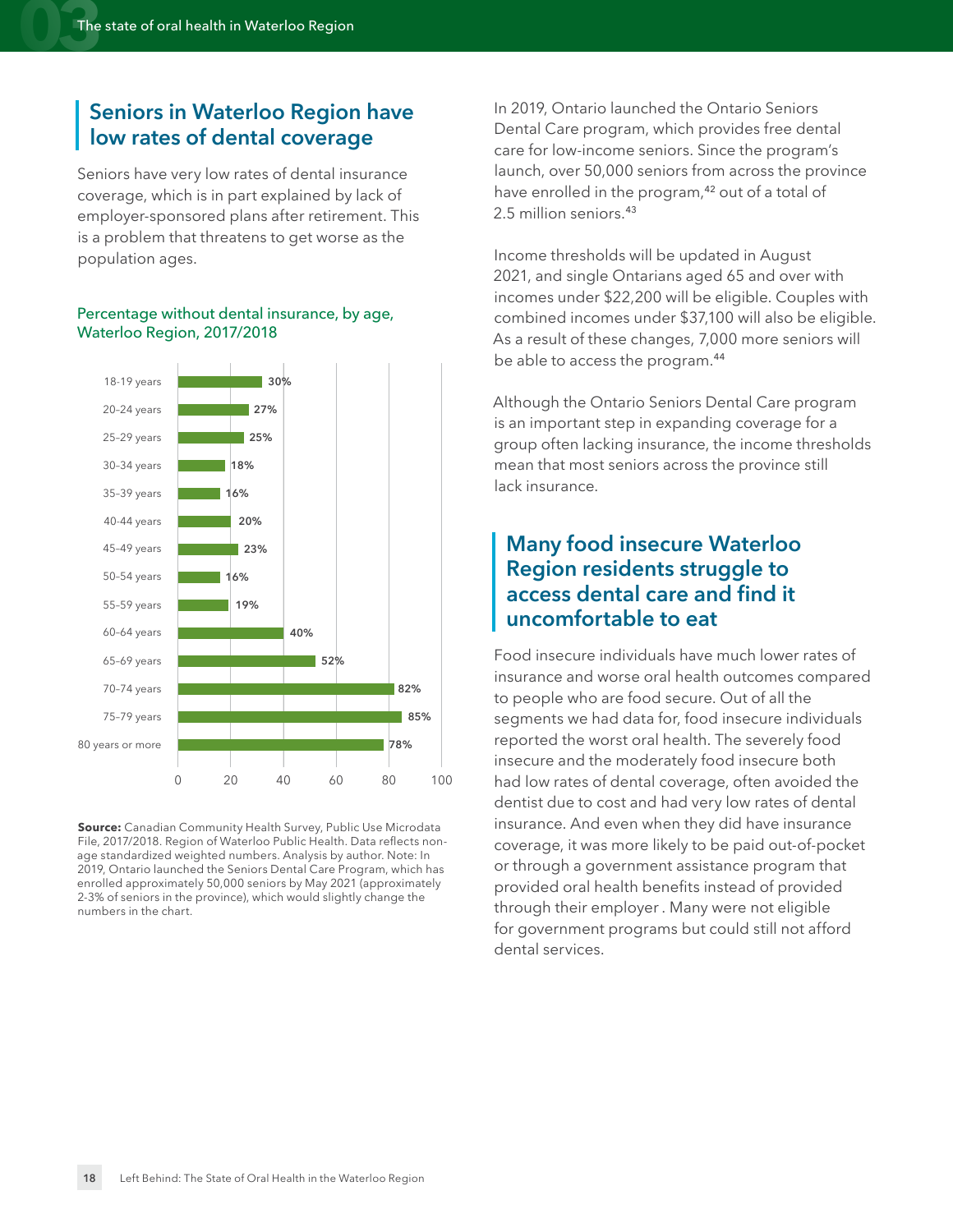#### Percentage without dental insurance, by food security status, Waterloo Region, 2017/2018



**Source:** Canadian Community Health Survey, Public Use Microdata File, 2017/2018. Region of Waterloo Public Health. Data reflects nonage standardized weighted numbers. Analysis by author.

<span id="page-18-2"></span><span id="page-18-0"></span>Food insecurity increased significantly in the Waterloo Region in 2020 due to COVID-19, and the Food Bank of Waterloo Region reported a 307% increase in emergency food requests from March 23 to August 31, 2020.<sup>45</sup> In its 2018/2019 annual report, the Food Bank also reported that 34,552 people accessed emergency food assistance, the equivalent of 1 in 20 households.[46](#page-31-20) A later report noted the total weight of food distributed by the Food Bank of Waterloo increased 26% in the first year of the pandemic.<sup>[47](#page-31-21)</sup>

More than a third of food insecure individuals report frequent discomfort eating food in Ontario in 2017/2018, according to our analysis of the Canadian Community Health Survey. Almost 1 in 5 (18%) of severely food insecure report finding it often uncomfortable to eat due to problems with their mouth, which is five times higher than food secure individuals.

A 2009 Canadian study also found that "Foodinsecure working poor persons reported relinquishing goods or services in order to pay for necessary dental care."[48](#page-31-22)

<span id="page-18-3"></span>Research in the US has a shown a link between food insecurity and untreated dental caries (tooth decay) among children, and the researchers identified four potential explanations:[49](#page-31-23)

**1**

<span id="page-18-1"></span>**3**

- <span id="page-18-4"></span>Food insecurity may force caregivers and children to make food-purchasing decisions that optimize for quantity rather than quality (for example, sugar-sweetened beverages).
- Food-insecure households may live in food deserts, or neighborhoods where purchasing options are limited to convenience stores, corner markets, and fast-food restaurants. **2**
	- Children living in food-insecure households may take responsibility for managing food resources for example, by eating smaller amounts more frequently to make food last longer.
- Food insecurity may be a proxy for other markers of social inequality and deprivation, including low social capital and biological stress, both of which are associated with caries in children. **4**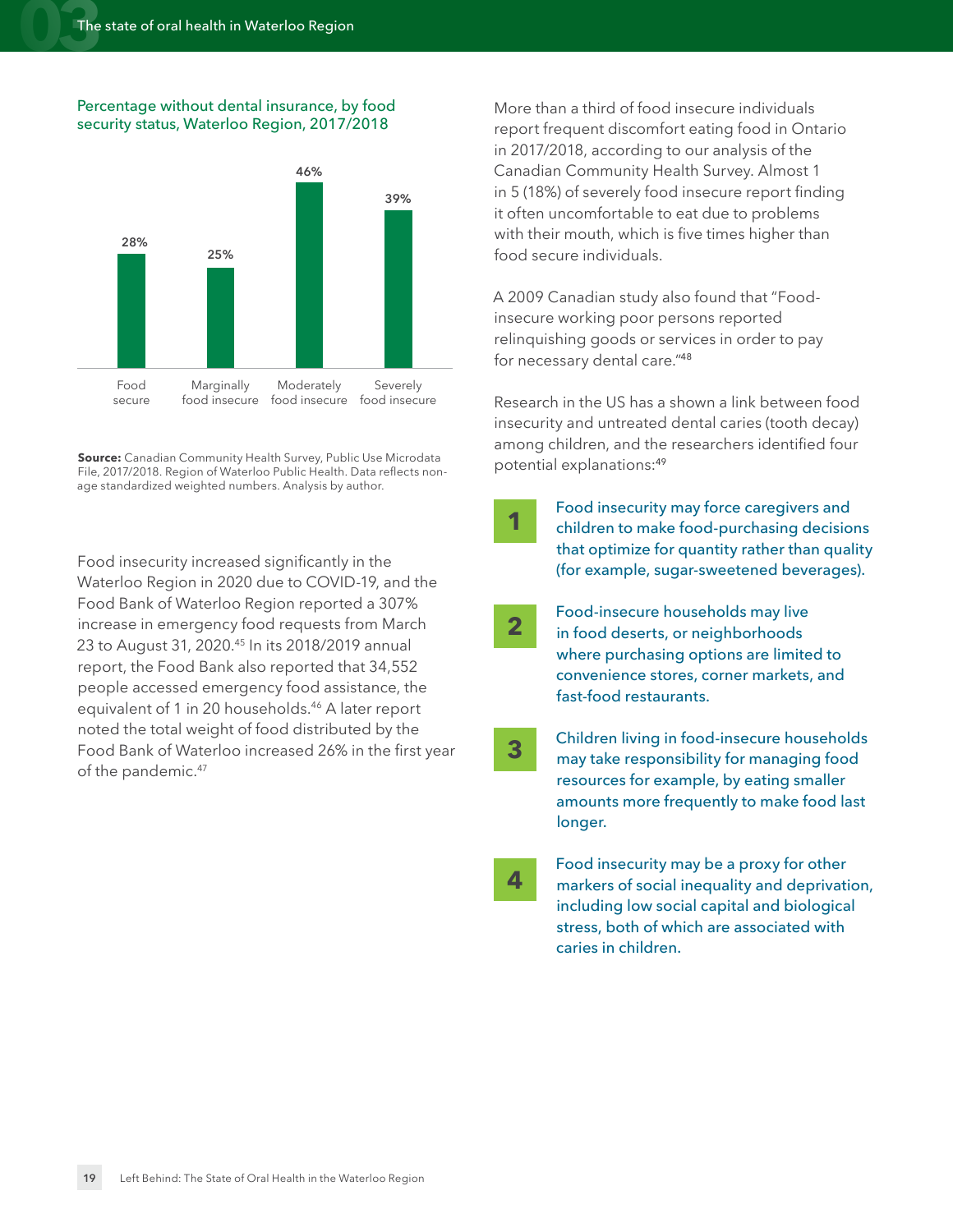#### **Waterloo Region's affordable housing crisis means people have even less money for oral health**

In October 2021, Kitchener Waterloo Community Foundation is releasing a Vital Signs report focused on affordable housing in the region. Two major affordability challenges in the Region include:

- Home prices in Kitchener and Waterloo increased by 282% between January 2005 and July 2021
- The monthly rent of a vacant bachelor apartment increased by 122% from October 2008 to October 2020, from \$489 to \$1089

A recent study from the City of Waterloo found that based on 2019 stats, a household would need to earn over \$102,000 to purchase a condo apartment, and over \$189,000 to afford a detached house and home prices have increased sharply since then.[50,](#page-31-24)[51](#page-31-25)

#### **Renters**



In the 2017/2018 Canadian Community Health Survey, **renters in Waterloo Region were almost twice as likely to not have dental coverage as home owners**

(29.2% of renters aged 30 to 59 had no dental coverage versus 15.5% of owners in the same age category).

<span id="page-19-2"></span>Renters are more likely to have self-perceived lower (not rating themselves as excellent or very good) oral health (48%) than homeowners (34%), and renters are also more likely to avoid the dentist due to cost (30% versus 20% for homeowners). In 2017/2018, 37% of renters reported going to the dentist less than once a year compared to 17% of people living in an owned home. Illustrating this issue, a study of 3,344 children in Australia found that "renters in both high- and lowincome categories had the highest risk of tooth loss compared to owners."[52](#page-31-26)

#### **Homeless and precariously housed**

No data is available on homeless populations or the precariously housed in the Canadian Community Health Survey. Past Canadian studies have suggested essentially all homeless people in other communities have untreated oral health issues.

For example, a 2013 survey found that 97% of people in Toronto shelters required dental treatment (compared to 34% of the general population), and that 35% of them had not visited a dentist in the last four years.<sup>[53](#page-31-27)</sup>

<span id="page-19-3"></span><span id="page-19-1"></span><span id="page-19-0"></span>The study also found that 42% sometimes or often find it uncomfortable to eat because of mouth problems, and 35% sometimes or often do not eat because of these problems. The researchers also conducted clinical exams, and they found tooth decay or the need to replace existing defective fillings in 88% of the participants, compared with only 16% of the general population.



Kitchener-Waterloo housing has gotten way out of proportion. A onebedroom right now is like 1200 bucks, and not even getting something that's decent. A one-bedroom is \$1100-1200 a month, which basically takes more than 50% of your income, even if you have an \$18 an hour job.

**Joe Mancini**, *The Working Centre*

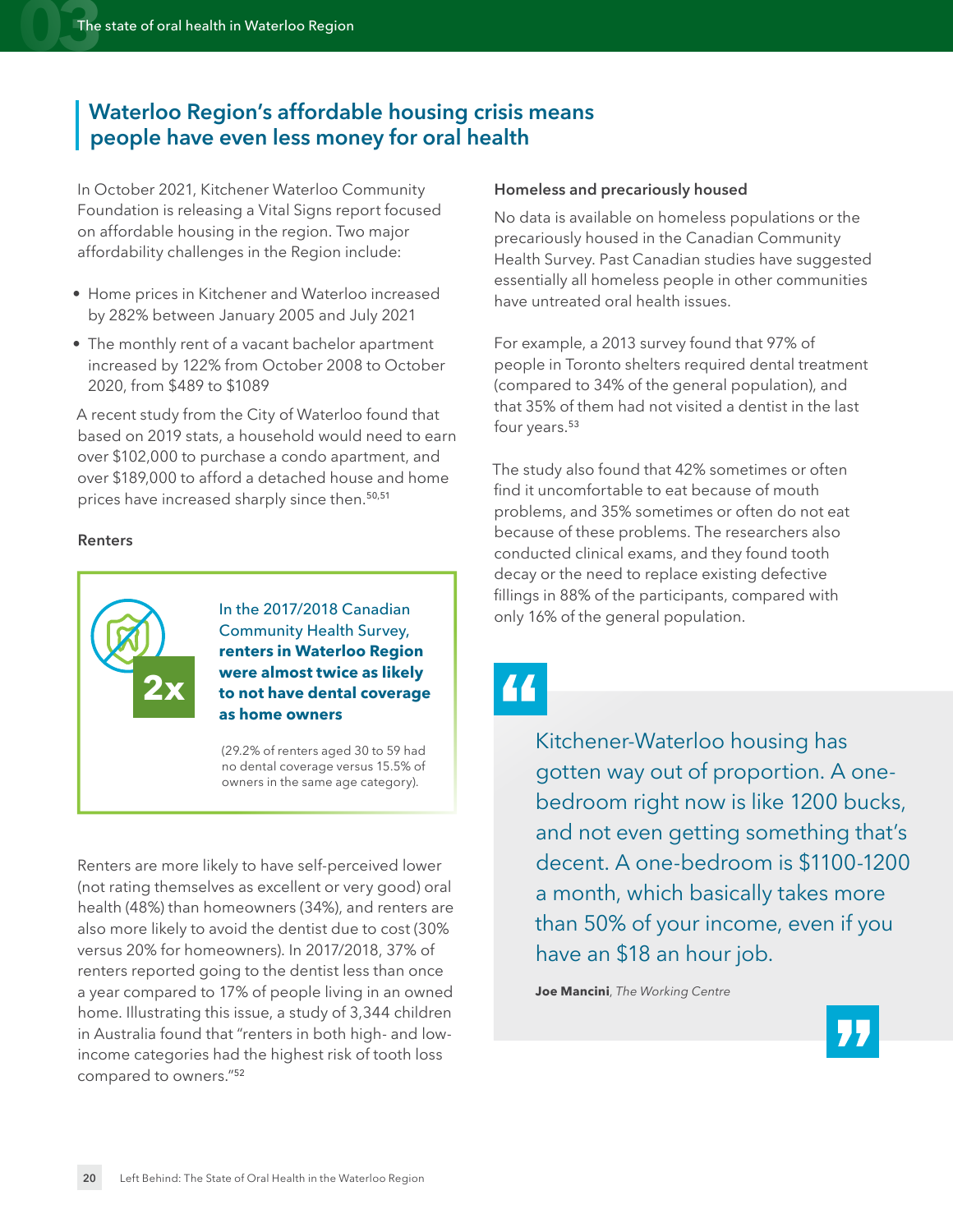#### **The working poor are even less likely to have insurance than the poorest Waterloo Region residents**

Overall, data from the Canadian Community Health Survey in 2017/2018 for Waterloo Region shows that full-time workers were more likely to have dental insurance coverage than those who are part-time workers (17.8% of full-time workers lacked coverage versus 23.4% of part-time workers). For the selfemployed, the differences were even more stark, with 53.7% of the self-employed lacking dental insurance. Those who were did not have a job also tended not to have insurance, with 42.9% of those without a job last week reporting they did not have insurance.

Since dental insurance is usually obtained as an employment benefit, it is unsurprising that higher income households are more likely to have to have coverage. Households in the bottom 40% of the income distribution are much less likely to have insurance.

What is perhaps counterintuitive is that the lowest 10% of households by income are much more likely to have insurance compared to households in the 10-30% range. This is because people without incomes or extremely low incomes often do qualify for the limited public dental programs. However, the working poor often make too much money to qualify for these government benefits, and yet they are usually working precarious jobs that offer no dental insurance or other benefits.

"

There aren't a ton of public dental options available for adults. Most of the adult dental is related to social assistance programs.

*Expert interview with oral health professional in Waterloo Region*



#### Percentage without dental insurance, by household income distribution, Waterloo Region, 2017/2018

**Source:** Canadian Community Health Survey, Public Use Microdata File, 2017/2018. Region of Waterloo Public Health. Data reflects non-age standardized weighted numbers. Analysis by author.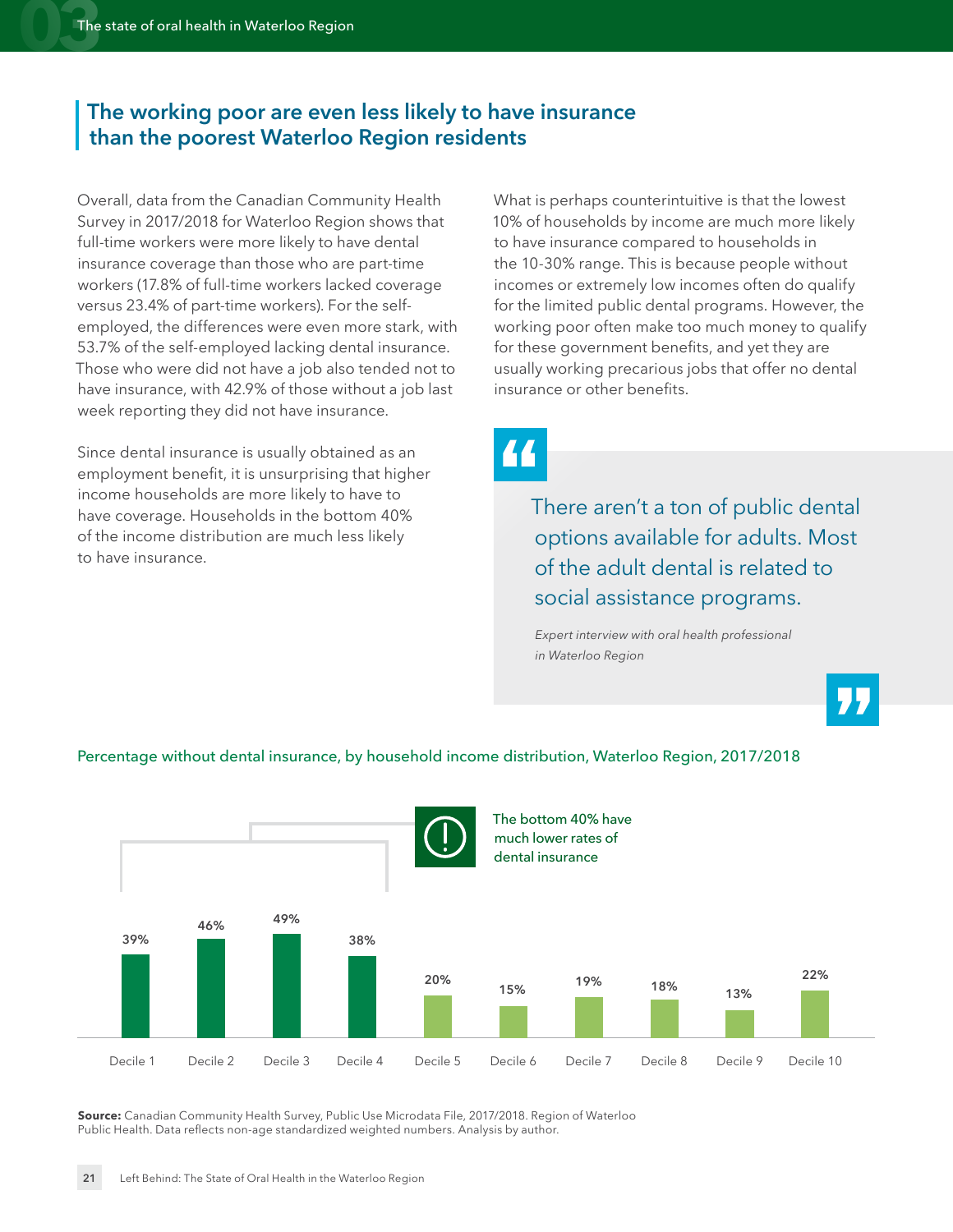#### **Dental care is increasing in cost faster than nearly every other type of cost**

#### **81% 81% 70% 64% 61% 58% 59% 56% 51% 45% 36% 41% 41% 34% 33% 30% 27% 2% -4% -9% -11% -18% -22%** Health care – Dental care services\* Public transportation Education and reading Food purchased from restaurants Owned accommodation Food purchased from stores Clothing material, notions and services Water, fuel and electricity Non-durable goods Household operations All-items Private transportation Health care Alcoholic beverages Clothing accessories, watches and jewellery Rented accommodation Personal care Recreation Household furnishings and equipment Semi-durable goods Footwear Durable goods Clothing -40 -20 0 20 40 60 80 100

#### Consumer Price Index, 2001-2020, all sub-categories of inflation\*, Ontario

**Note:** Data in the chart reflects every sub-category of the consumer price index, excluding tobacco, which increased by more than 250%. Dental care services is one of the -subcategories of the consumer price index under health care – which has increased at slightly less than the cost of inflation overall – and reflects a different level of the hierarchy than the rest of the items in the chart above. The data for dental care services is at the national level since it is not available at the provincial level or below.

#### **Lack of dental insurance is a longstanding problem in Waterloo Region, and the increase in gig economy jobs suggest the problem will only get worse**

The percentage of Waterloo Region residents without dental insurance has increased slightly, from 28% in 2005 to 30% in 2017/2018. The percentage of people without employer-sponsored insurance has jumped slightly, from 36% to 40%, though the differences should be interpreted with caution due to changing sample strategies for the survey.



**Source:** Canadian Community Health Survey, Public Use Microdata File, 2017/2018. Region of Waterloo Public Health. Data reflects nonage standardized weighted numbers. Analysis by author.

**Note:** As the sampling strategy of the surveys changed, these differences should be interpreted with caution and be viewed as illustrative.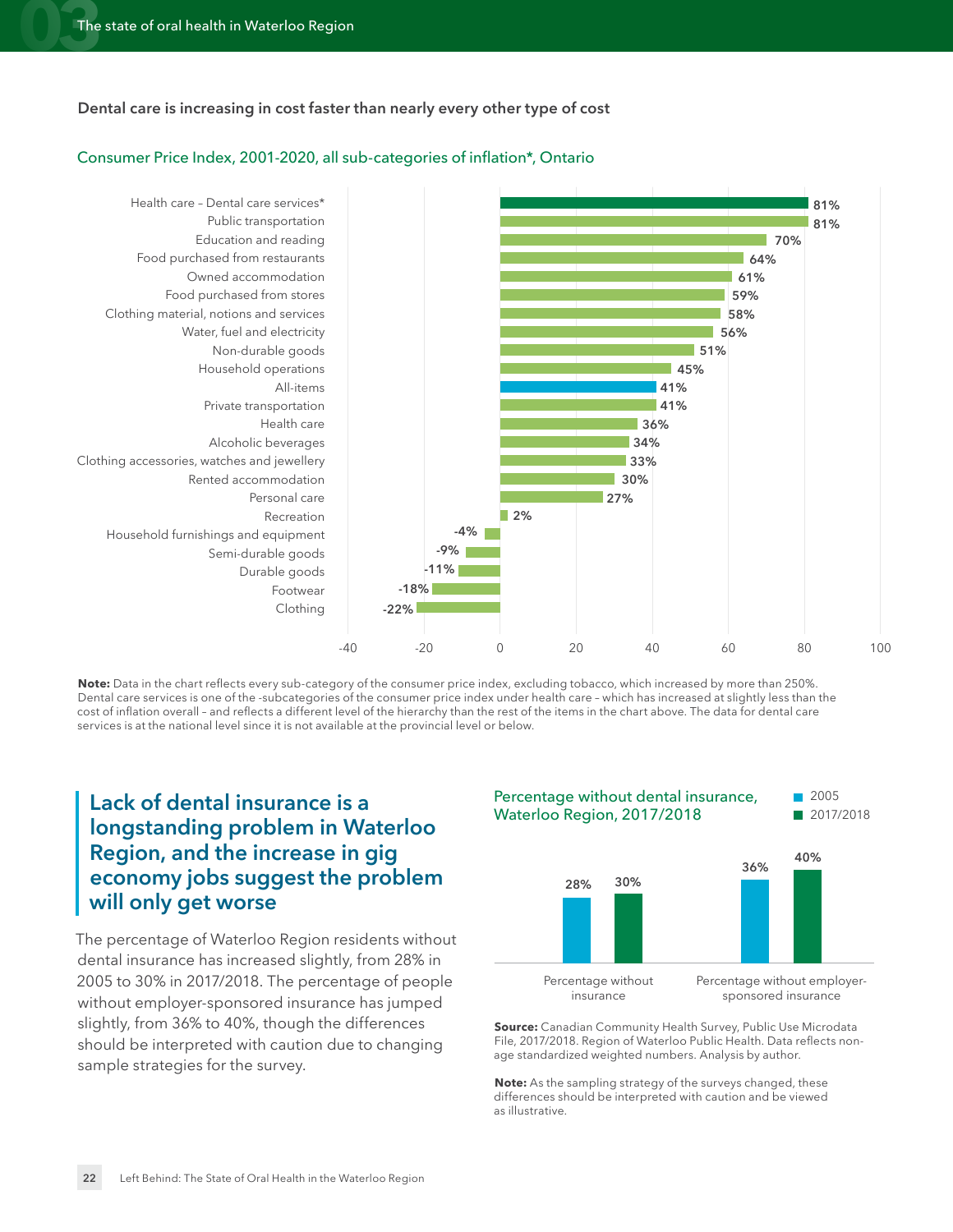#### **Temporary and self-employment were growing at more than twice the rate of full-time jobs**

All types of employment grew in Waterloo Region between 2006 and 2019, but self-employed individuals and temporary employment grew much faster than full-time employment. This has health ramifications because temporary workers and selfemployed individuals are much more likely to lack dental coverage.

Even full-time workers in the bottom 40% of household income are becoming less likely to have dental insurance. In 2005, 27% of these workers were without dental insurance, a figure which has jumped to 42% in 2017/2018, meaning that the odds of a full-time, low-income worker not having employer-sponsored dental insurance increased by **56%** between 2005 to 2017/2018 (see notes for interpretation in the chart). This represents about 8,200 fewer full-time lower income workers without employer insurance than if the 2005 rate had held constant (and this also affects the dependents of these workers who also would have received coverage). Full-time workers in the top 60% of households without insurance have also increased, although at less than half the rate of those in the bottom 40%.



Full-time workers in bottom 40% of household income

Full-time workers in the top 60% of household income

**Source:** Canadian Community Health Survey, Public Use Microdata File, 2017/2018. Region of Waterloo Public Health. Data reflects nonage standardized weighted numbers. Analysis by author.

**Note:** As the sampling strategy of the surveys changed, these differences should be interpreted with caution and be viewed as illustrative. While the differences between 2005 and 2017/2018 are statistically significant, the margins of error are large and the exact differences should be interpreted with caution, especially given the changing methodology.

This is a challenging trend, because the types of high-quality jobs that provide dental insurance have been increasingly disappearing over the past few years, and this is likely only to continue with the rise of precarious jobs and as employers continue to try to minimize their costs by reducing benefits and adopting a more casual workforce.

#### Growth in employment, by type, Kitchener-Waterloo-Cambridge CMA, 2006 to 2019





Jobs with low rates of employer supported dental insurance are growing faster than full-time permanent jobs

**Source:** Labour Force Survey. Analysis by Author.

#### **People with disabilities**

<span id="page-22-0"></span>The Canadian Community Health Survey asked respondents a series of questions to determine whether they had any difficulty with six functional health components: vision, hearing, mobility (walking or climbing steps), cognition, self-care and communication. These questions were developed by the Washington Group on Disability Statistics. Although not comprehensive, the Washington Group questions cover the most common difficulties and allow for some understanding of the prevalence of functional difficulties in society. However, these questions do not cover the full range of disabilities, notably omitting mental health-related disabilities and learning disabilities. Because of these limitations, some of the Washington Group questions have been abandoned by Statistics Canada, and others have been altered as part of the updated Disability Screening Questions (DSQ).<sup>[54](#page-31-28)</sup>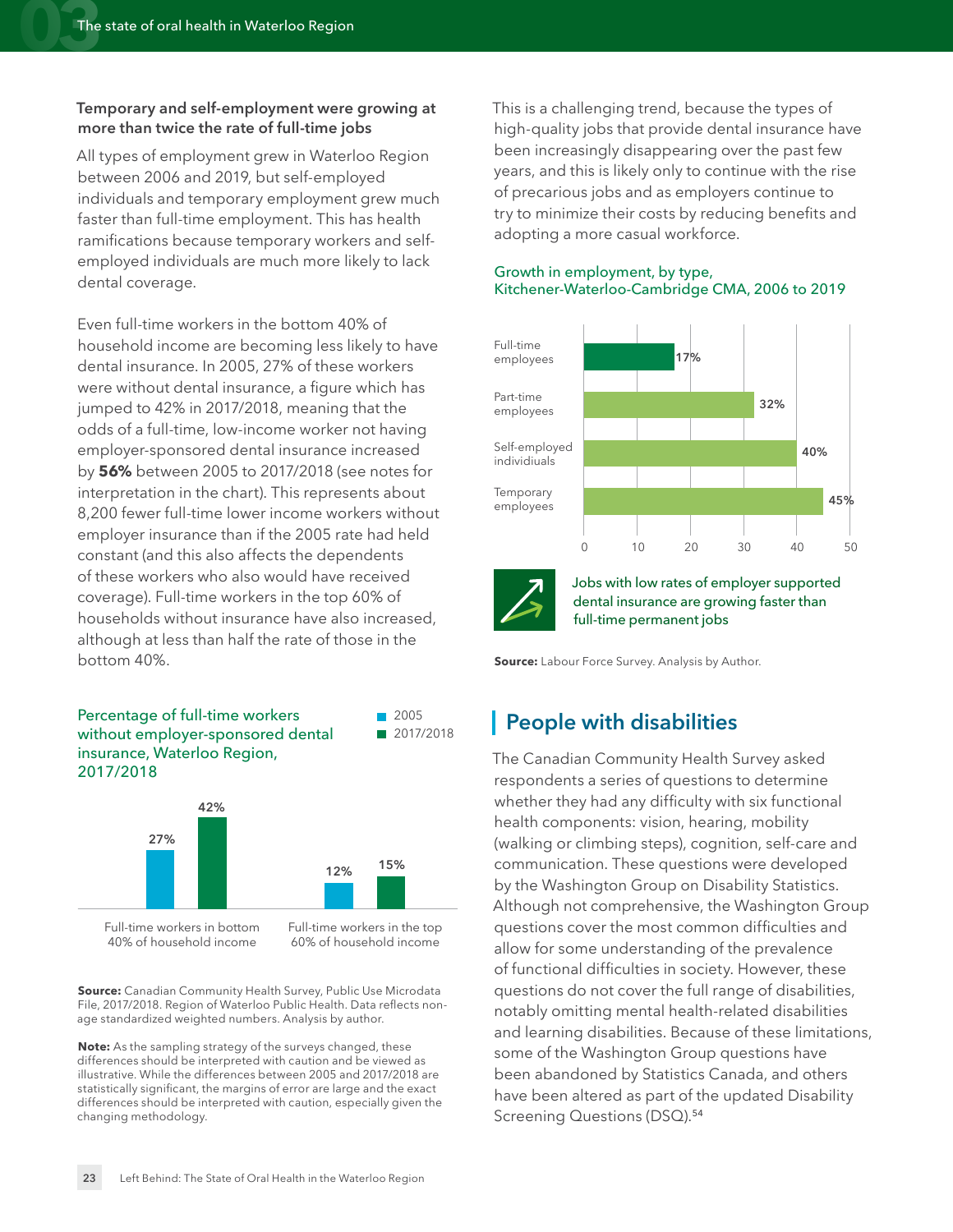In Canada, 38% of adult men and 41% of adult women have at least one functional difficulty, including 59% of male seniors and 60% of female seniors.[55](#page-32-0) 28% of people with functional difficulties in Waterloo Region avoided going to the dentist in the past 12 months, compared to 19% of people without difficulties.

People with functional difficulties are less likely to have dental insurance than people without difficulties. This is true for all categories of functional difficulty, but the difference is especially pronounced for people with difficulty hearing (only 46% lack insurance compared to 28% of those without difficulty hearing) and people with difficulty walking/ climbing steps (40% lack insurance compared to 28% of those without difficulties).

#### Percentage of people without dental insurance, Waterloo Region, 2017/2018



**Source:** Canadian Community Health Survey, Public Use Microdata File, 2017/2018. Region of Waterloo Public Health. Data reflects nonage standardized weighted numbers. Analysis by author.

Similarly, people with functional difficulties have much lower self-perceived rates of oral health. Between 63-65% of people without functional

<span id="page-23-0"></span>difficulties rate their oral health as excellent or very good, compared to only 41-51% of people with functional difficulties. People with difficulties hearing and/or difficulty walking/climbing steps are the groups least likely to have dental insurance and they also have the lowest levels of perceived oral health.

#### Percentage of people who perceive their oral health as excellent or very good, by functional difficulty, Waterloo Region, 2017/2018



<span id="page-23-1"></span>We also know from other research that people with disabilities have greater rates of poverty and often have trouble accessing oral health.<sup>[56](#page-32-1)</sup> Individuals with developmental disabilities have poor oral health compared to non-disabled populations, due in part to the inability to maintain adequate oral hygiene and difficulty accessing affordable and timely care. Oral health professionals also have limited training in treating the specific needs of people with developmental disabilities.<sup>[57](#page-32-2)</sup>

<span id="page-23-2"></span>In Ontario, people receiving Ontario Disability Support Program Income Support (ODSP) are eligible to receive basic dental services. Spouses and dependent children are also eligible for coverage.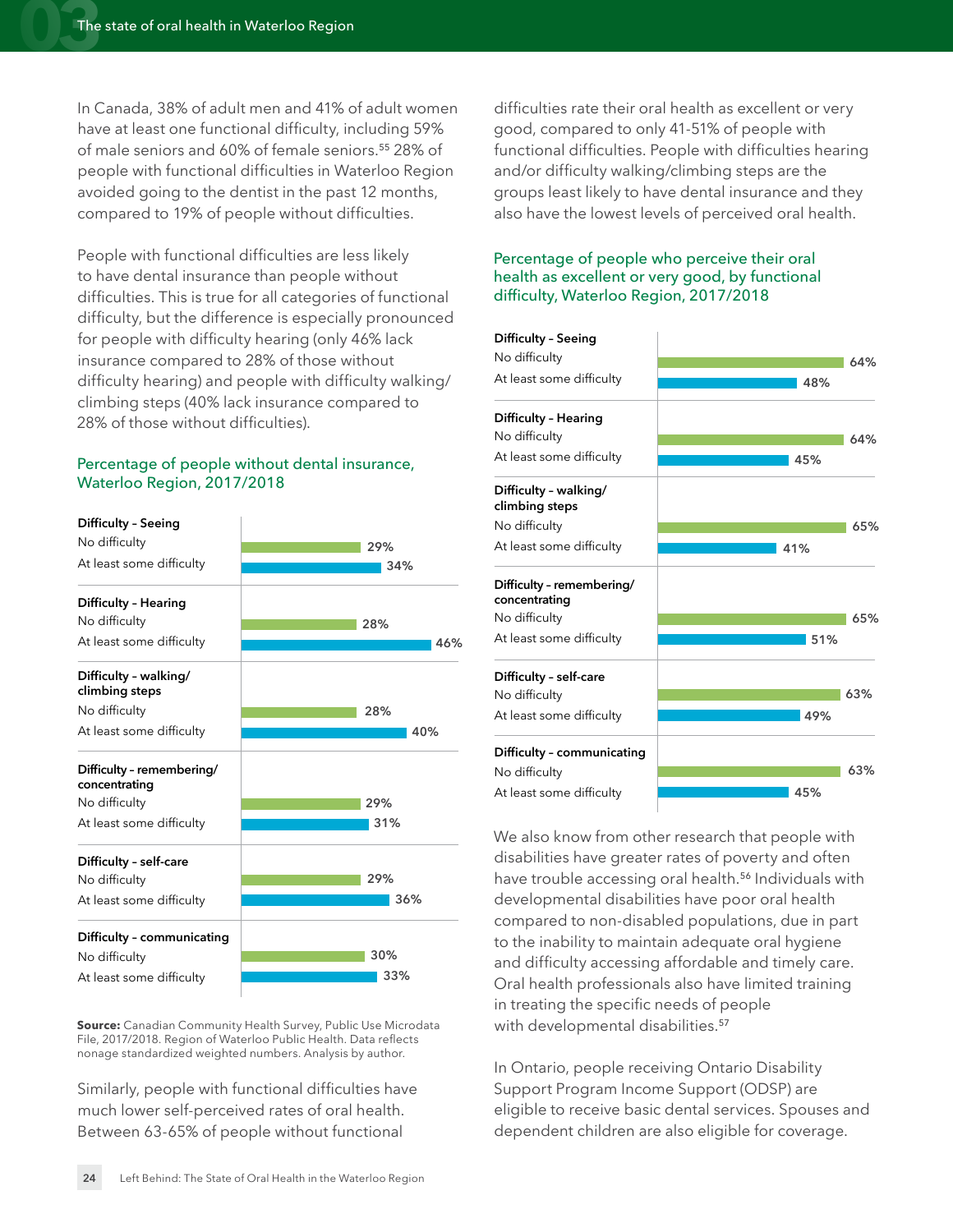## <span id="page-24-0"></span>**Oral health of children** in Waterloo Region

#### **Children in Waterloo Region generally have better dental coverage than adults**

Despite advances in prevention, early childhood caries (ECC) is one of the most common childhood diseases and can be accompanied by serious comorbidities. ECC can require dental surgery under anesthesia, which is the most common day surgery procedure at many pediatric hospitals in Canada.[58](#page-32-3) Children with poor oral health also receive lower grades than other children and are more likely to miss school days.<sup>59</sup> Children who immigrated to Canada are also likely to have worse oral health than their Canadian-born peers.

<span id="page-24-2"></span>Low-income children aged 17 and under across Ontario are eligible for free dental care through the Healthy Smiles Ontario program. A similar program does not exist for adults, meaning that children often have access to better dental care than adults and are at risk of developing oral health problems once they turn 18. Between 2011 and 2018, children and youth accounted for 79%-97% of clients accessing public health dental clinic services in Waterloo Region.<sup>60</sup>

Children (or their families) who receive any of: 1) temporary care assistance, 2) assistance for children with severe disabilities, 3) Ontario Works or 4) Ontario Disability Support, are automatically enrolled in Healthy Smiles, and other children can be enrolled by contacting Waterloo Public Health or by applying online.

#### **Screenings in schools**

Region of Waterloo Public Health-registered dental hygienists and dental assistants conduct free dental screenings in elementary schools across the region, and they provide information to parents on how children with dental problems can access care.

<span id="page-24-1"></span>Over 24,000 students were screened in Waterloo Region schools during the 2018-2019 school year. The proportion of students with urgent treatment needs has remained relatively stable since 2012/2013, between 7% and 10%, which is a bit higher than the provincial average.<sup>[61](#page-32-6)</sup>

<span id="page-24-4"></span>Students in the townships are less likely to have decayed teeth or urgent treatment needs compared to students in the cities. It is also likely that individual schools have a higher proportion of children with problems, but school-by-school data is not available.

#### Proportion of students with urgent treatment needs, 2012/2013 to 2018/2019 school years, Waterloo Region and Ontario

<span id="page-24-3"></span>

**Source:** Dental Program School Statics Tracking, OHISS, retrieved September 2019, via Region of Waterloo *Children and Youth Dental Health Program Report 2019*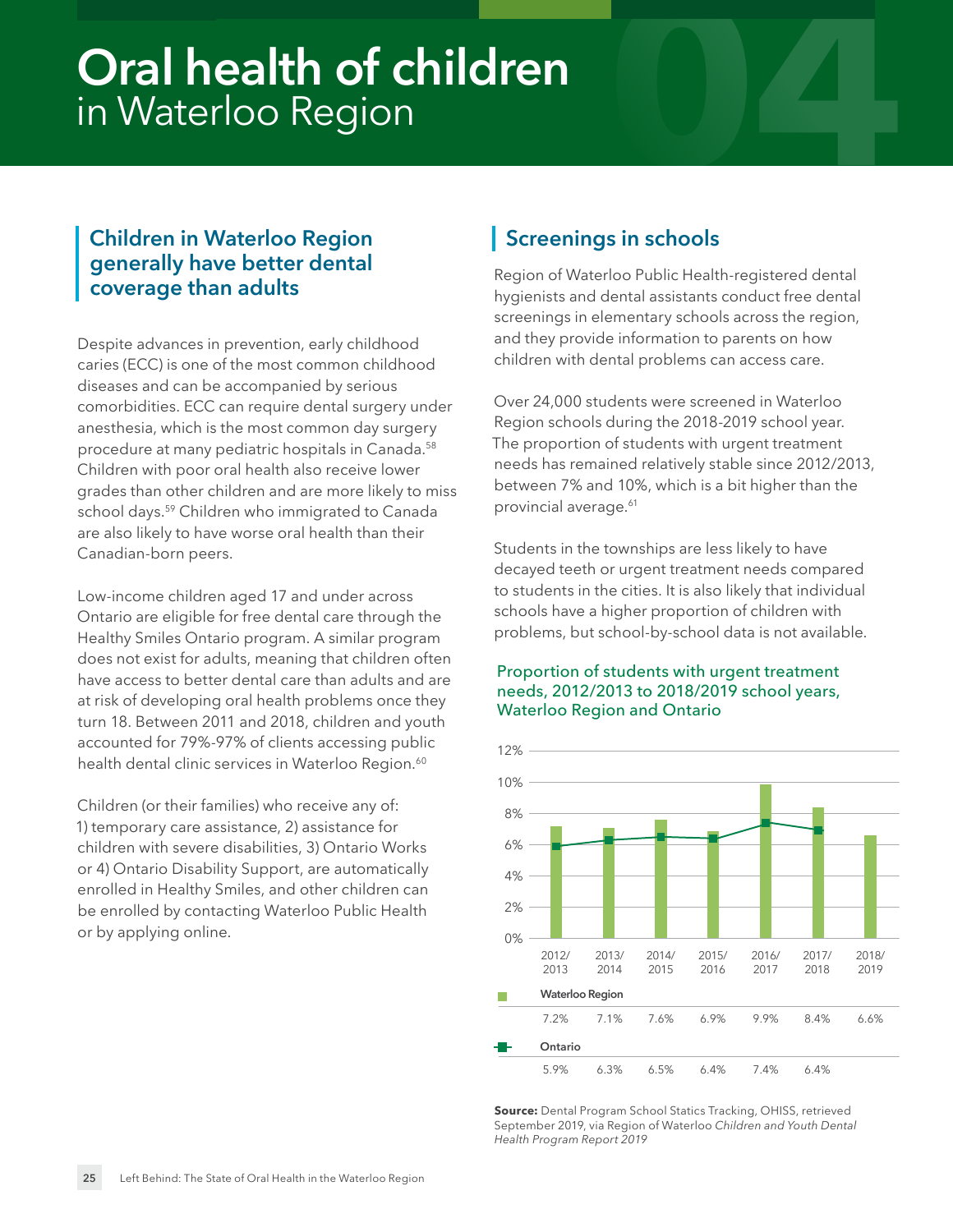## <span id="page-25-0"></span>**Oral Health and COVID-19**

The pandemic has led to significant economic challenges which have negatively impacted oral health in the region. 17,000 fewer residents were in the labour force in February 2021 compared to February 2020, and some of them (along with their families) will have lost dental coverage.

In addition, many public dental programs that serve the most vulnerable populations were operating at drastically reduced capacity due to the social distancing required by the pandemic. Since March 16, 2020, the Region of Waterloo Public Health dental clinics have only been providing emergency dental services, and the staff person responsible for oral health at Region of Waterloo Region Public Health was reassigned due to the pandemic.

In an interview for this project, a public health official in another jurisdiction estimates that it would take **four or five years** to get through the oral health backlog from COVID-19.

<span id="page-25-1"></span>A study in Qatar led by researchers at McGill University found that people with gum disease (periodontitis) experienced more severe COVID-19 symptoms.<sup>62</sup> According to the study, "the patients were 3.5 times more likely to be admitted to the intensive care unit, 4.5 times more likely to require a ventilator and 8.8 times more likely to die from COVID-19 compared to those without gum disease."

#### **People have been putting off going to the dentist during the pandemic**

<span id="page-25-2"></span>According to a January poll conducted by Abacus Data for the Canadian Dental Hygienists Association (CDHA), only 46% of Ontarians had seen their dental hygienist since March 2020, which was slightly higher than the national average of 43%.<sup>63</sup> The reasons cited for not receiving dental care included "putting off appointments that can wait" (37%), concerns about safety (32%), household finances taking a hit (14%) and loss of dental benefits (12%).

People aged 18-29 were most likely to have lost benefits (19%), and people making less than \$50,000 (18%) were also more likely to have put off appointments due to income loss.

The fact that "putting off appointments that can wait" was the top reason suggests that many Canadians may underestimate the importance of routine dental care.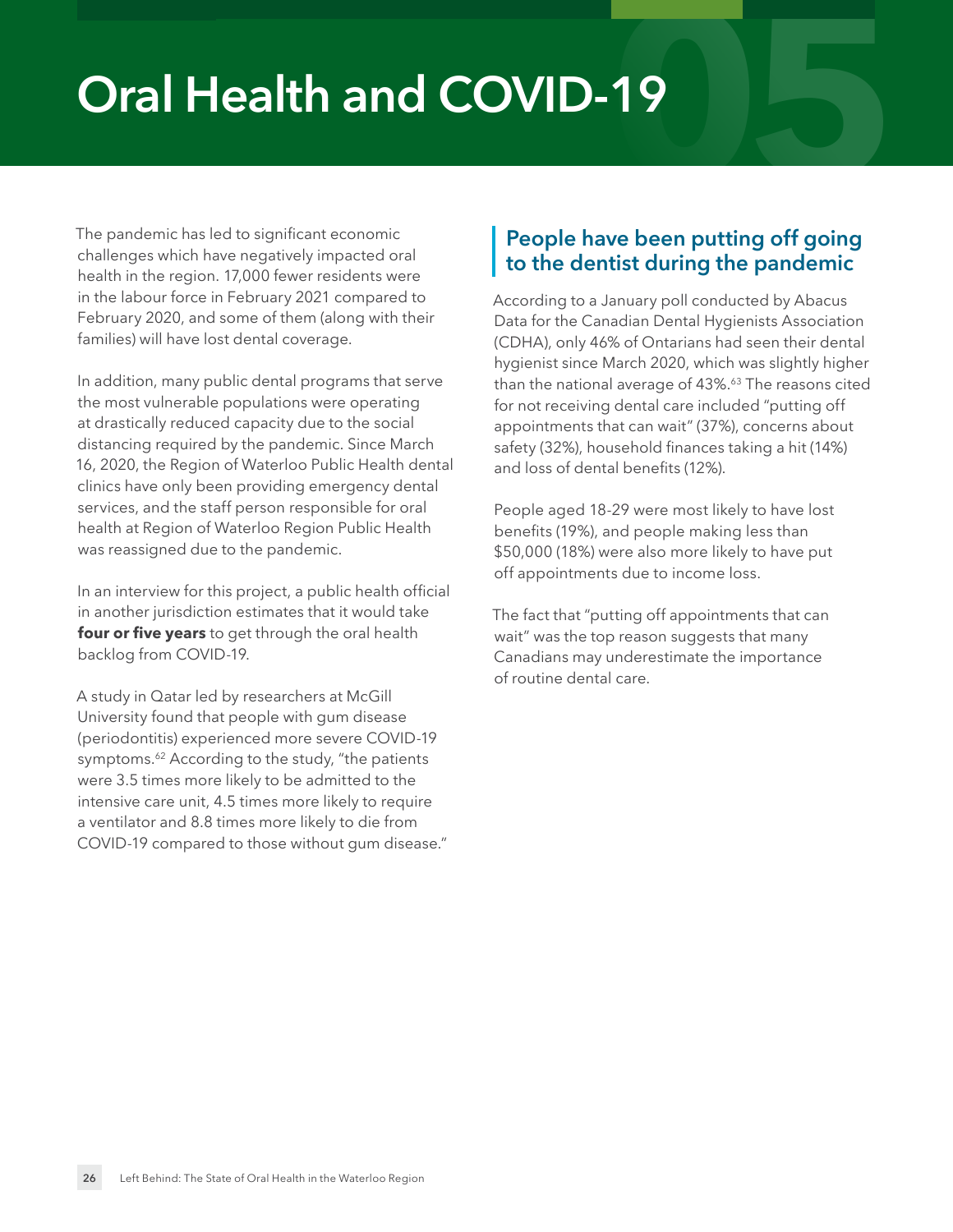## <span id="page-26-0"></span>**088 Improving oral health infrastructure**<br>in Waterloo Region<br>| Filling the Gaps in Waterloo Region

#### **Filling the Gaps**

Despite the gaps that exist in Ontario's oral healthcare system, cities and regions do have some tools to make dental care more accessible, and Waterloo Region has some successes on this front, highlighted in the following section.

The Region of Waterloo Public Health, in addition to implementing the provincially funded programs, also provides discretionary coverage to low-income individuals who cannot afford dental care.

Several non-profits working with marginalized populations in Waterloo Region, such as the Working Centre and Sunbeam Community & Developmental Services, also provide free oral health treatments to their populations of concern.

#### **Waterloo Region does have some existing coverage for low-income people that doesn't exist in other regions**

The Region of Waterloo Public Health runs one dental clinic in Waterloo and one in Cambridge. These clinics serve both children and adults who meet the financial eligibility requirements. Through the Public Health Clinics, children from low-income households "receive free basic services, including checkups, preventive services (such as scaling, fluoride and sealants) and fillings."[64](#page-32-9) The income threshold is higher than the Healthy Smiles Ontario program, meaning that some children from lowincome families who are not eligible for the Healthy Smiles Ontario program are able to receive treatment from the Public Health clinics.

<span id="page-26-2"></span>Low-income adults, on the other hand, are only able to "receive limited services such as extractions or fillings to eliminate pain."<sup>[65](#page-32-10)</sup>

Five years ago we asked our clients, our staff, our community partners, 'what do you want the health centre to advocate about,' because we get asked to advocate on a dozen issues a year. And they said advocate for health care, and the two biggest needs are pharma care and dental care. Those are the two biggest gaps for folks, so that's what we focused on, and oral health really became a priority. It's probably the biggest gap we see. And it contributes to poor health status in a significant way.

<span id="page-26-1"></span>Doug Rankin, Community Health Worker at Kitchener Downtown Community Health Centre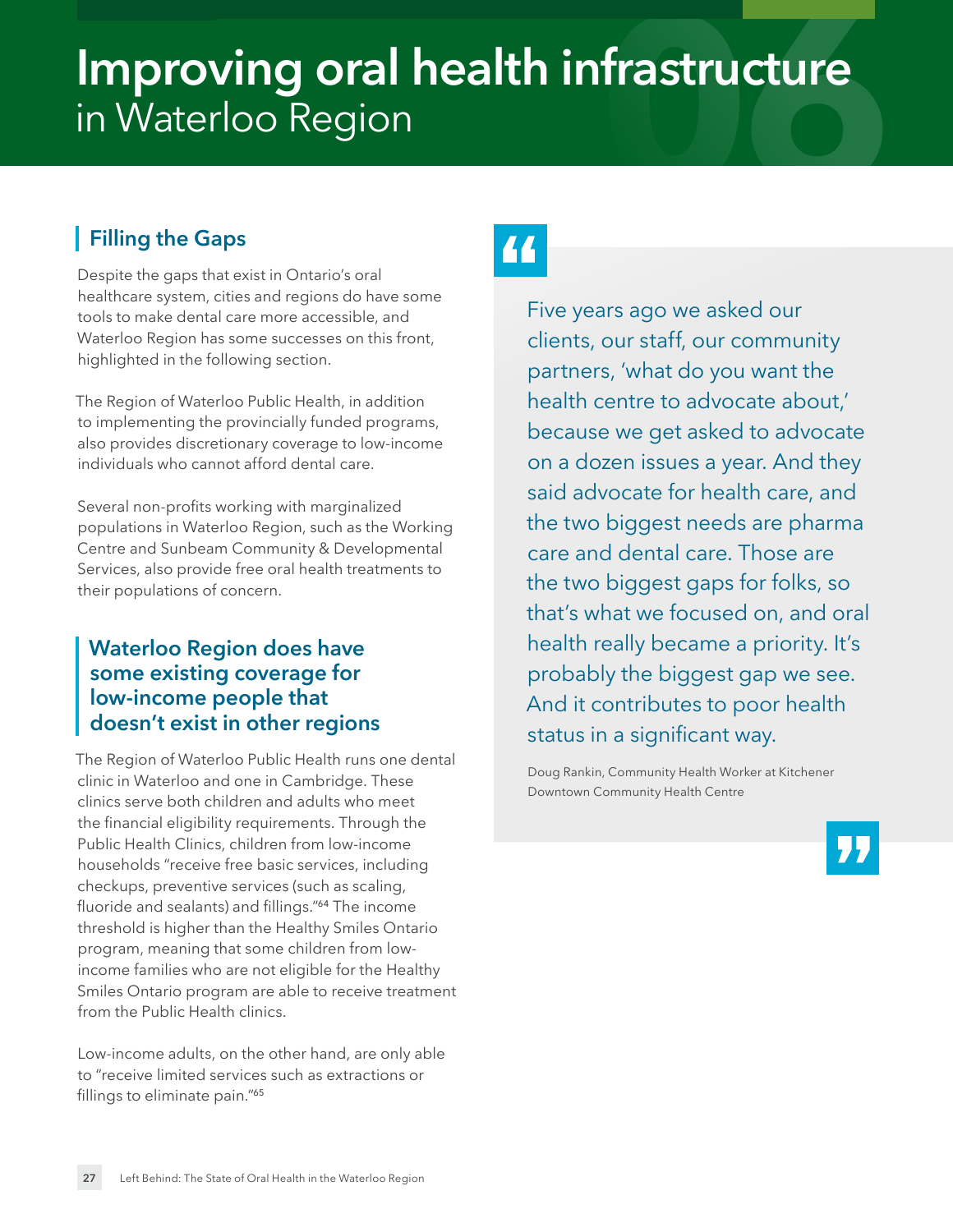#### **Water fluoridation is cost-effective solution to improve oral health**

Deciding whether to add fluoride to water is one of the key decisions made by local governments affecting the oral health of their residents. Residents of the City of Waterloo, St. Jacobs, and Elmira voted to remove fluoride from its water in 2010, as some anti-fluoride groups and city councillors cited environmental concerns and developmental issues associated with excessive fluoride consumption. This decision has saved these communities the cost of fluoride, but it has most likely led to worse oral health and increased dental costs.

According to the American Center for Disease Control, "water fluoridation remains the most equitable and cost-effective method of delivering fluoride to all members of most communities, regardless of age, educational attainment, or income level."[66](#page-32-11) The Canadian Dental Association says roughly \$1 spent on fluoride per person would save \$38 in dental costs.<sup>[67](#page-32-12)</sup>

<span id="page-27-1"></span><span id="page-27-0"></span>In order to improve oral health in the community, the Waterloo Region could decide to introduce fluoride into its water supply, or it could expand fluoride varnish clinics at schools.

A report by the Wellesley Institute entitled *The Real Cost of Removing Water Fluoridation: A Health Impact Assessment* noted that: "Water fluoridation is a safe and cost-effective public health measure that is recommended by over 90 medical, dental, and health organizations at the national and international level."[68](#page-32-13)

#### **Windsor saw an immediate steep increase in urgent oral health needs after removing fluoride from its water**

In January 2013, Windsor City Council voted to remove fluoride from its water supply after 50 years of fluoridation. This resulted in a 51% increase in the number of children with tooth decay or requiring urgent care between 2011-12 and 2016-17.[69](#page-32-14) The Windsor-Essex County Health Unit also found that "From 2011/2012 to 2016/2017, communities that recently ceased fluoridation observed a greater

<span id="page-27-4"></span>decrease in the percentage (13%) of students without caries (tooth decay) compared to an 8% decrease in the communities that were never fluoridated."[70](#page-32-15) In 2018, Windsor City Council voted to reintroduce fluoride into its water supply.

No similar analysis was found for Waterloo Region.

#### **Fluoride varnish clinics at schools provide another way to improve the oral health of children**

Another cost-effective way to improve oral health is through fluoride varnishes, which can easily and quickly be applied by either dentists or dental hygienists. Several schools in Wellington-Dufferin-Guelph participated in an initiative to hold fluoride varnish clinics at the schools themselves, and all four participating schools saw a reduction in urgent oral health needs, and the schools with a higher proportion of urgent care needs saw steeper reductions.[71](#page-32-16)

<span id="page-27-5"></span>These varnishes can be applied relatively cheaply and directly mitigating the concerns of those with concerns about broader fluoride introduction into the water.

#### Levels of Urgent Oral Health Needs at Four Schools Participating in Fluoride Varnish Initiative in Wellington-Dufferin-Guelph

<span id="page-27-2"></span>

<span id="page-27-3"></span>**Source:** 2015 Oral Health Status Report, Public Health Wellington-Dufferin-Guelph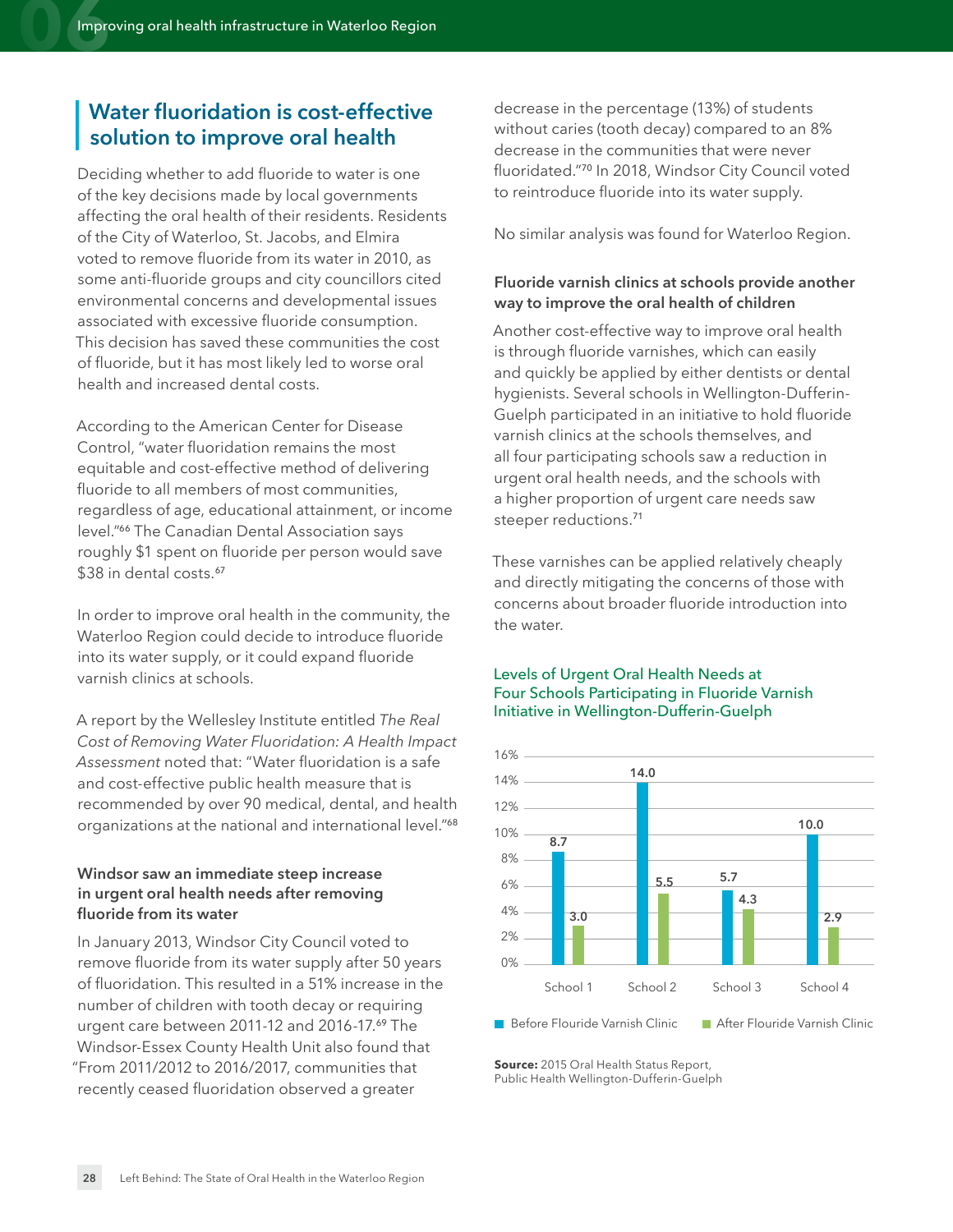#### **Organization profile: Region of Waterloo Public Health**[72](#page-32-17)

#### <span id="page-28-0"></span>**Seniors Programming**

The Ontario Seniors Dental Care Program (OSDCP) is a provincially-funded program launched in 2019 and delivered by the Waterloo Region. It provides free dental care to seniors with incomes under \$19,300 and to couples earning less than \$32,300 (the thresholds will be increase in August 2021 to \$22,200 and \$37,100, respectively).<sup>73</sup>

In Waterloo Region, seniors enrolled in OSDCP receive a dental card and then are able to access treatment at either the Langs Community Health Centre in Cambridge or the Kitchener Downtown Community Health Centre.

Seniors who do not qualify for OSCDP, but who cannot afford dental care, may be able to access the discretionary benefits offered by Region of Waterloo Public Health.

#### <span id="page-28-1"></span>**Dental Screening**

Region of Waterloo Public Health provides free dental screening to children in kindergarten, grade two and grade eight, and refers those who may be at risk of poor oral health outcomes. Over 24,000 children were screened in 2018-2019.

#### <span id="page-28-2"></span>**Healthy Smiles Ontario**

Region of Waterloo Public Health also delivers the Healthy Smiles Ontario (HSO), a provincially-funded program providing free preventive, routine, and emergency dental services for children and youth 17 years old and under from eligible low-income households.

#### <span id="page-28-3"></span>**Region of Waterloo Public Health Dental Clinics**

Region of Waterloo Public Health dental hygienists provide HSO preventive services (e.g. oral hygiene teaching, fluoride varnish applications, dental sealants, cleanings) at their own dental clinics.

#### <span id="page-28-6"></span><span id="page-28-4"></span>**Community Health Centres**

Oral health workers at each of the region's three Community Health Centres (CHC) – Kitchener Downtown, Woolwich, and Langs, assist families to enrol in HSO and book dental appointments. Preventative services are also provided at the CHCs one day a week.

#### <span id="page-28-7"></span><span id="page-28-5"></span>**Discretionary Coverage**

In addition to administering the provincially funded programs, the Region of Waterloo Public Health also implements additional discretionary programs funded by the region. The Ontario Works program generally covers emergency dental care, while ODSP covers basic dental services. In Waterloo Region, adults on OW are eligible for emergency and essential dental treatment and denture coverage, and ODSP recipients are also eligible for denture coverage in addition to basic services.

Adults aged 18 and older who meet financial eligibility thresholds can also access limited emergency dental care for pain relief through Public Health Emergency Dental Clinics (although coverage is usually restricted to one visit or one course of treatment).

In 2016, about 40% of the Region's discretionary benefits budget, or \$1.8 million, was spent on dental services. The over-expenditure for dental services was 50%, highlighting the level of need among adults.[74](#page-32-19)

#### <span id="page-28-8"></span>66

"I have no idea what the world post-COVID will look like, but I imagine it won't be the same as it was before. I wonder whether there'll be any opportunity to do more, in a digital format, some type of assessments, whether it's through zoom or whatever kind of software, it might be available to get some of the urgent needs taking care of."

Interview respondent in Waterloo Region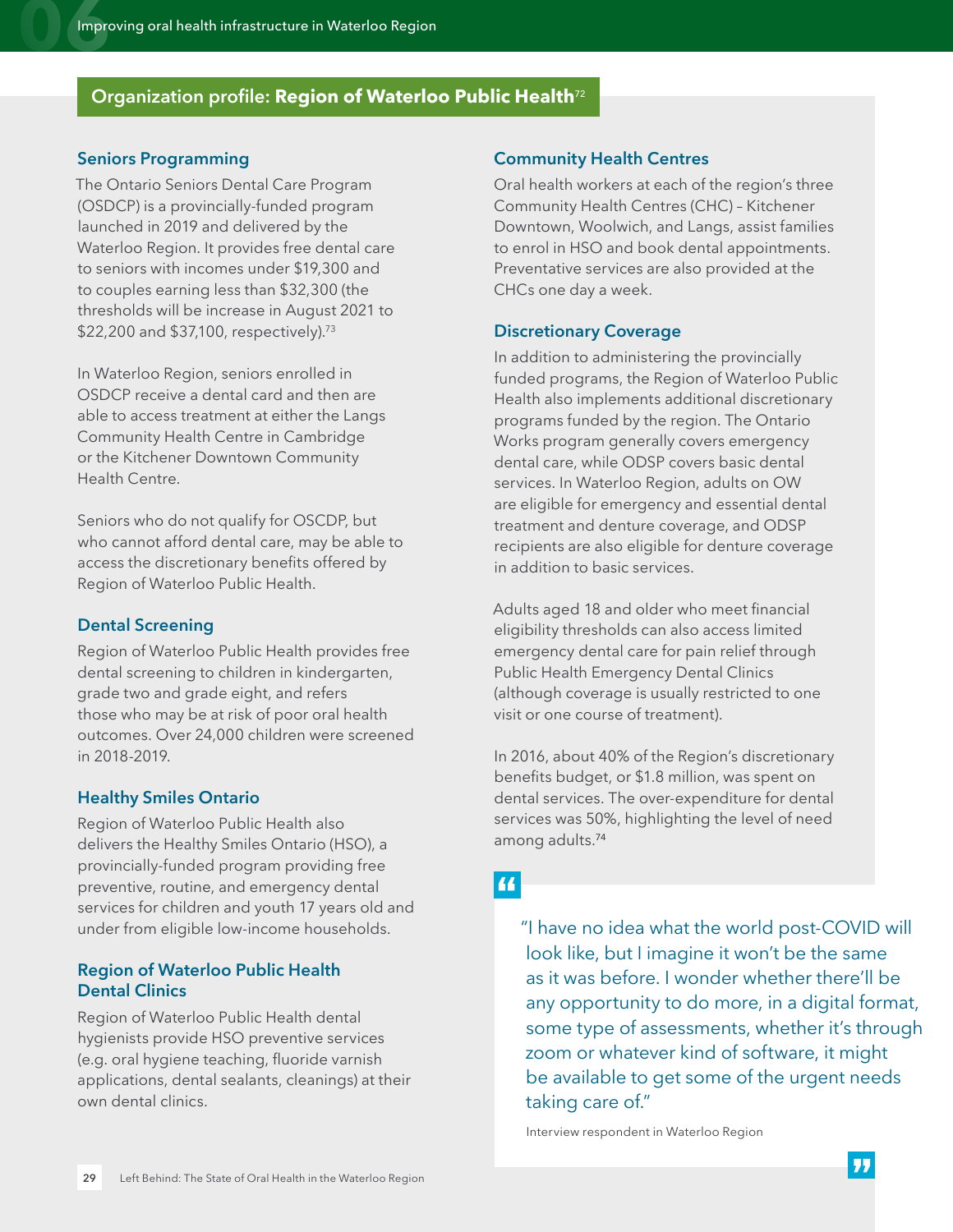#### **Recommendations and options**

The problem of access to affordable, equitable oral health care is complex, and many of the public health policies needed to effect real change rest with the provincial or federal governments. And though ongoing provincial and federal advocacy for improvements to oral health care remain critical, there are still significant and meaningful actions that can be taken at the local and regional level to move the needle on oral health outcomes here in Waterloo Region.

The largest challenge that needs to be addressed is ensuring access to oral health care for low-income adults who do not have insurance or qualify for government support. While there is still a lot of room for improvement with respect to children's oral health (as outlined in the recommendations below on fluoridation), both youth and seniors across the province are now more likely to have access to dental care due to public program expansions across Ontario in recent years.

The people who are left behind are those lowincome individuals without insurance, who may also experience compounding factors such as food insecurity, precarious employment and sky-rocketing housing costs, and for whom the cost of dental care remains far out of reach.

Establish a network of individuals working in dental health across Waterloo Region who would be willing to partner with Public Health and local organizations to provide low-cost or free dental care to low-income and marginalized people.

Provide support to organizations like the Working Centre, the Sunbeam Centre, and the Kitchener Downtown Community Health Centre that could expand their dental care programming.

Provide funding for oral health research to better understand the prevalence and causes of poor oral health and its impact on overall physical and mental wellbeing. Prioritize regular data collection to better understand the state of oral health within the region and inform decision-making.

Find ways to get fluoride to those in most need either through water fluoridation or hold regular fluoride varnish clinics with a focus on schools with the greatest oral health issues.

Create new Public Health Dental Clinics (there are currently only two in the region) and expand eligibility.

Advocate for the expansion of public programs that provide oral health care to vulnerable populations.

44

"It's been hard to find enough volunteer dentists. We only operate at maybe 20% capacity...It wouldn't be hard to expand. We never have because we don't have a dentist."

Joe Mancini, The Working Centre

Oral health is one of the most important things that we try to stay on top of… A lot of our residents here are having a lot of trouble, we're seeing that their oral health has declined over the last year (because of Covid), to the point that has the potential to worsen the rest of their medical health as well... "We're desperately needing funding for a hygienist that can actually do the work and then bring in the dentist, as needed, to continue taking care of our clients."

LaVerne Barnes, Sunbeam Community & Developmental Services

77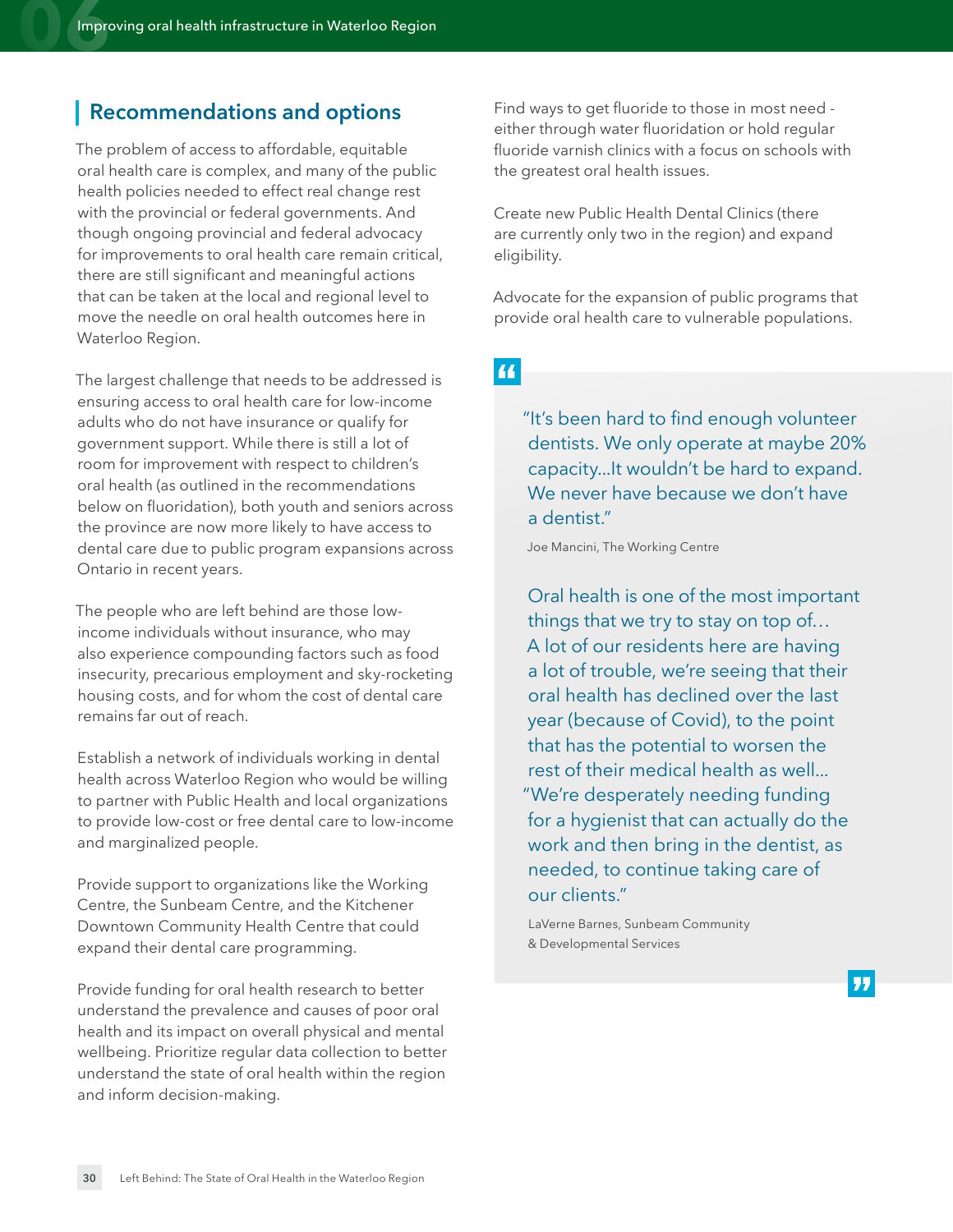## <span id="page-30-0"></span>**Endnotes**

- <span id="page-30-1"></span>**[1](#page-4-1)** Source: Canadian Community Health Survey, Public Use Microdata File, 2017/2018. Region of Waterloo Public Health. Data reflects non-age standardized weighted numbers. Analysis by author.
- <span id="page-30-2"></span>**[2](#page-5-0)** The Waterloo median is \$77,229 and the Canadian median is \$70,336 according to the 2016 Census. https://www12. [statcan.gc.ca/census-recensement/2016/dp-pd/hlt-fst/inc-rev/](https://www12.statcan.gc.ca/census-recensement/2016/dp-pd/hlt-fst/inc-rev/Table.cfm?Lang=Eng&T=102&PR=0&%20D1=1&RPP=25&SR=1&S=104&O=D) Table.cfm?Lang=Eng&T=102&PR=0& D1=1&RPP=25&SR=1&S=104&O=D
- <span id="page-30-3"></span>**[3](#page-5-1)** Source: Canadian Community Health Survey, Public Use Microdata File, 2017/2018. Waterloo Health Unit. Data reflects non-age standardized weighted numbers. Analysis by author.
- <span id="page-30-4"></span>**[4](#page-5-2)** Source: Canadian Community Health Survey, Public Use Microdata File, 2017/2018. Waterloo Health Unit. Data reflects non-age standardized weighted numbers. Analysis by author.
- <span id="page-30-5"></span>**[5](#page-5-3)** Canadian Community Health Survey, Public Use Microdata File, 2017/2018. Waterloo Health Unit. Data reflects non-age standardized weighted numbers. Analysis by author.
- <span id="page-30-6"></span>**[6](#page-5-4)** The FoodBank of Waterloo Region, Impact Report," October [29, 2020, https://www.thefoodbank.ca/wp-content/](https://www.thefoodbank.ca/wp-content/uploads/2020/11/COVIDReport-Single-Pages.pdf) uploads/2020/11/COVIDReport-Single-Pages.pdf.
- <span id="page-30-7"></span>**[7](#page-5-5)** Data from Kitchener Waterloo Community Foundation's report on affordable housing, to be released in early October 2021. These two data points are from MLS Home Price Index and Canada Mortgage and Housing Corporation. The report will be available for free download.
- <span id="page-30-8"></span>**[8](#page-7-1)** Katherine Horst, "Access to Affordable Oral Health Care in Waterloo Region" (Kitchener, 2017).
- <span id="page-30-9"></span>**[9](#page-8-0)** "Consumer Price Index, Monthly, Not Seasonally Adjusted," [June 20, 2021, https://www150.statcan.gc.ca/t1/tbl1/en/](https://www150.statcan.gc.ca/t1/tbl1/en/tv.action?pid=1810000401) tv.action?pid=1810000401.
- <span id="page-30-10"></span>**[10](#page-8-1)** Horst, "Access to Affordable Oral Health Care in Waterloo Region."
- <span id="page-30-11"></span>**[11](#page-8-2)** Brandy Thompson et al., "The Potential Oral Health Impact of Cost Barriers to Dental Care: Findings from a Canadian Population-Based Study," *BMC Oral Health* 14, no. 1 (June 25, 2014), [https://doi.org/10.1186/1472-6831-14-78.](https://doi.org/10.1186/1472-6831-14-78)
- <span id="page-30-12"></span>**[12](#page-9-6)** by Judy Lux, "Review of the Oral Disease-Systemic Part I: Heart Disease, Diabetes," vol. 40, November 2006, https://www. [dentalhygienecanada.ca/pdfs/Profession/Resources/Disease\\_](https://www.dentalhygienecanada.ca/pdfs/Profession/Resources/Disease_Link_Article.pdf) Link\_Article.pdf.
- <span id="page-30-13"></span>**[13](#page-9-7)** Shiyamali Sundararajan, Santhanakrishnan Muthukumar, and Suresh Ranga Rao, "Relationship between Depression and Chronic Periodontitis," *Journal of Indian Society of Periodontology* [19, no. 3 \(May 1, 2015\): 294–96, https://doi.](https://doi.org/10.4103/0972-124X.153479) org/10.4103/0972-124X.153479.
- <span id="page-30-14"></span>**[14](#page-9-8)** "Mental Illness and Oral Health | Oral Health Foundation," [accessed June 20, 2021, https://www.dentalhealth.org/](https://www.dentalhealth.org/mental-illness-and-oral-health) mental-illness-and-oral-health.
- <span id="page-30-15"></span>**[15](#page-9-9)** Puneet Kaur et al., "Impact of Dental Disorders and Its Influence on Self Esteem Levels among Adolescents," *Journal of Clinical and Diagnostic Researc*h 11, no. 4 (April 1, 2017): ZC05–8, [https://doi.org/10.7860/JCDR/2017/23362.9515.](https://doi.org/10.7860/JCDR/2017/23362.9515)
- <span id="page-30-16"></span>**[16](#page-9-10)** Steve Kisely, "No Mental Health without Oral Health," *Canadian Journal of Psychiatry* (SAGE Publications Inc., May 1, 2016),<https://doi.org/10.1177/0706743716632523>.
- <span id="page-30-17"></span>**[17](#page-9-11)** <https://www.ncbi.nlm.nih.gov/pmc/articles/PMC3482021/>
- <span id="page-30-18"></span>**[18](#page-9-12)** https://www.regionofwaterloo.ca/en/regional-government/ [resources/Reports-Plans--Data/Public-Health-and-Emergency-](https://www.regionofwaterloo.ca/en/regional-government/resources/Reports-Plans--Data/Public-Health-and-Emergency-Services/Dental_Health_Program_Report_Children_And_Youth_2019.pdf)Services/Dental\_Health\_Program\_Report\_Children\_And\_ Youth\_2019.pdf
- <span id="page-30-19"></span>**[19](#page-9-13)** Maria Helena Monteiro de Barros Miotto, Jean Carlos Bazoni Silotti, and Ludmilla Awad Barcellos, "Dental Pain as the Motive for Absenteeism in a Sample of Workers," C*iencia e Saude Coletiva* [17, no. 5 \(May 17, 2012\): 1357–63, https://doi.](https://doi.org/10.1590/s1413-81232012000500029) org/10.1590/s1413-81232012000500029.
- <span id="page-30-20"></span>**[20](#page-9-14)** Jamie Moeller et al., "Assessing the Relationship between Dental Appearance and the Potential for Discrimination in Ontario, Canada," *SSM - Population Health* 1 (December 1, 2015): 26–31,<https://doi.org/10.1016/j.ssmph.2015.11.001>.
- <span id="page-30-21"></span>**[21](#page-9-15)** Sonica Singhal, "The Role of Dental Treatment in Welfare-to-Work" (Toronto, 2015), https://tspace. [library.utoronto.ca/bitstream/1807/71334/1/Singhal\\_](https://tspace.library.utoronto.ca/bitstream/1807/71334/1/Singhal_Sonica_201511_PhD_thesis.pdf) Sonica\_201511\_PhD\_thesis.pdf.
- <span id="page-30-22"></span>**[22](#page-9-16)** Source: Canadian Community Health Survey, Public Use Microdata File, 2017/2018. Data reflects non-age standardized weighted numbers. Analysis by author.
- <span id="page-30-23"></span>**[23](#page-9-17)** Erica Alini, "Here's How Home Prices Compare to Incomes across Canada | [Globalnews.Ca](http://Globalnews.Ca)," [Globalnews.ca,](http://Globalnews.ca) April 10, [2021, https://globalnews.ca/news/7740756/home-prices](https://globalnews.ca/news/7740756/home-prices-compared-to-income-across-canada/)compared-to-income-across-canada/.
- <span id="page-30-24"></span>**[24](#page-10-0)** Quinonez, *Dentistry in Alberta: Time for a Checkup?*
- <span id="page-30-25"></span>**[25](#page-10-1)** Jedwab, "SOURCES OF PERSONAL OR COLLECTIVE PRIDE IN CANADA ASSOCIATION FOR CANADIAN STUDIES."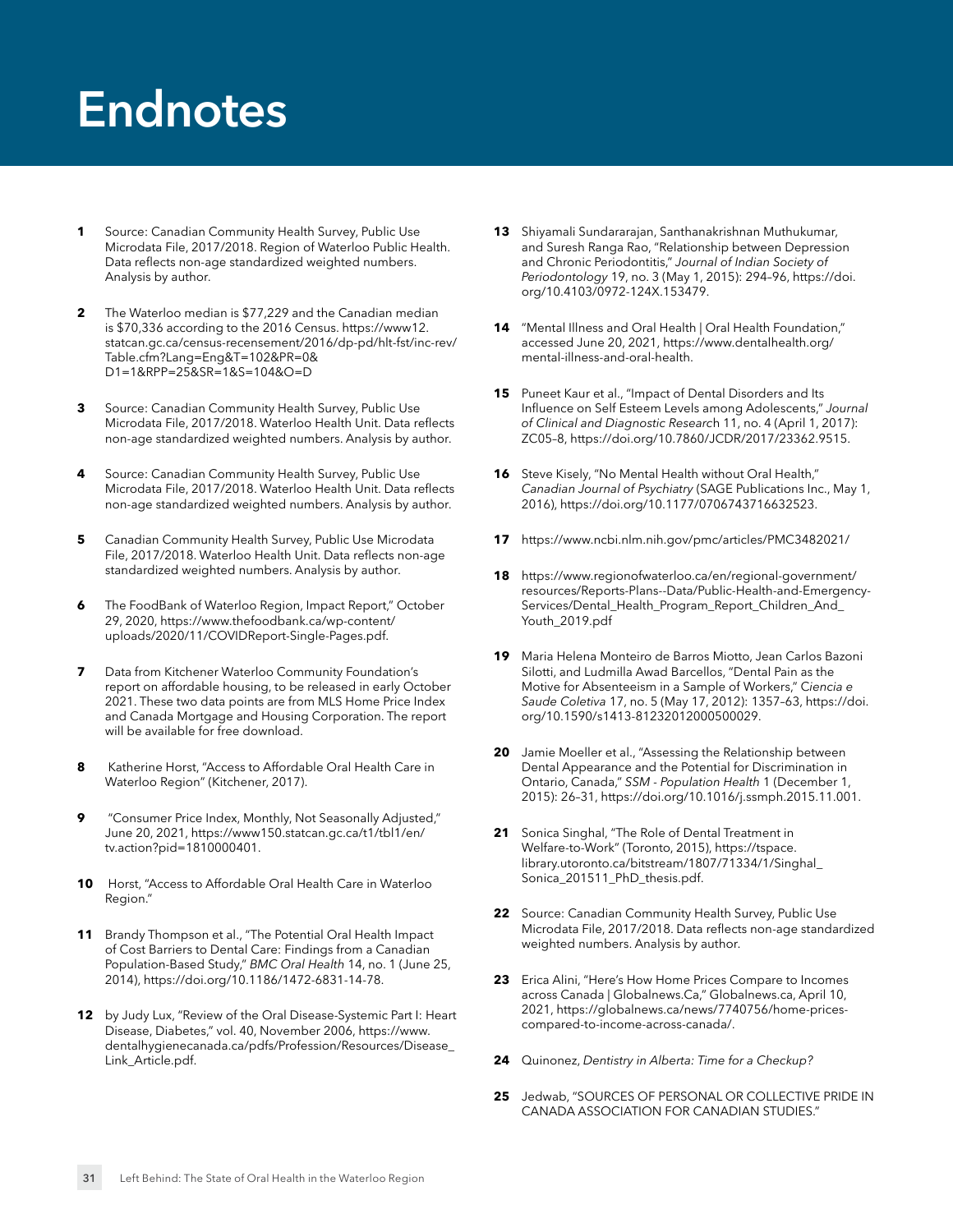- <span id="page-31-0"></span>**[26](#page-11-0)** Quinonez, *Dentistry in Alberta: Time for a Checkup?*
- <span id="page-31-1"></span>**[27](#page-15-0)** Data is not available for the breakdown of insurance coverage of specific ethnic groups. Data uniquely about Indigenous people is also lacking.
- <span id="page-31-2"></span>**[28](#page-16-2)** ["Our Health Counts Toronto," 2019, https://doi.org/10.1007/](https://doi.org/10.1007/s11524-006-9108-8) s11524-006-9108-8.
- <span id="page-31-3"></span>**[29](#page-16-3)** Michael A. Rotondi et al., "Our Health Counts Toronto: Using Respondent-Driven Sampling to Unmask Census Undercounts of an Urban Indigenous Population in Toronto, Canada," [BMJ Open, November 3, 2017, https://doi.org/10.1136/](https://doi.org/10.1136/bmjopen-2017-018936) bmjopen-2017-018936.
- <span id="page-31-4"></span>**[30](#page-16-4)** [https://soahac.on.ca/wp-content/uploads/2018/09/OHC-07-](https://soahac.on.ca/wp-content/uploads/2018/09/OHC-07-Oral-Health-1.pdf) Oral-Health-1.pdf
- <span id="page-31-5"></span>**[31](#page-16-5)** http://www.welllivinghouse.com/wp-content/ [uploads/2018/02/Oral-Health-OHC-Toronto.pdf](http://www.welllivinghouse.com/wp-content/uploads/2018/02/Oral-Health-OHC-Toronto.pdf)
- <span id="page-31-6"></span>**[32](#page-16-6)** [https://soahac.on.ca/wp-content/uploads/2018/09/OHC-07-](https://soahac.on.ca/wp-content/uploads/2018/09/OHC-07-Oral-Health-1.pdf) Oral-Health-1.pdf
- <span id="page-31-7"></span>**[33](#page-16-7)** http://www.welllivinghouse.com/wp-content/ [uploads/2018/02/Oral-Health-OHC-Toronto.pdf](http://www.welllivinghouse.com/wp-content/uploads/2018/02/Oral-Health-OHC-Toronto.pdf)
- <span id="page-31-8"></span>**[34](#page-16-8)** Catherine Carstairs and Ian Mosby, "Indigenous Oral Health, COVID-19, and the Treaty Obligation to Health Care | UTP Journals Blog," July 20, 2020, https://blog.utpjournals. [com/2020/07/20/indigenous-oral-health-covid-19-and-the](https://blog.utpjournals.com/2020/07/20/indigenous-oral-health-covid-19-and-the-treaty-obligation-to-health-care/)treaty-obligation-to-health-care/.
- <span id="page-31-9"></span>**[35](#page-16-9)** Catherine Carstairs and Ian Mosby, "Colonial Extractions: Oral Health Care and Indigenous Peoples in Canada, 1945–79," Canadian Historical Review 101, no. 2 (June 1, 2020): 192–216, [https://doi.org/10.3138/chr.2018-0097.](https://doi.org/10.3138/chr.2018-0097)
- <span id="page-31-10"></span>**[36](#page-16-10)** Carstairs and Mosby, "Indigenous Oral Health, COVID-19, and the Treaty Obligation to Health Care | UTP Journals Blog."
- <span id="page-31-11"></span>**[37](#page-16-11)** "Impacts of Federal Dental Policies on Indigenous Peoples - Research and Innovation - Ryerson University," Innovation Newsletter, 2021, https://www.ryerson.ca/research/ [publications/newsletter/2021-02/federal-dental-policies](https://www.ryerson.ca/research/publications/newsletter/2021-02/federal-dental-policies).
- <span id="page-31-12"></span>**[38](#page-16-12)** "About the Non-Insured Health Benefits Program," 2021, [https://www.sac-isc.gc.ca/eng/1576790320164/15767903645](https://www.sac-isc.gc.ca/eng/1576790320164/1576790364553) 53.
- <span id="page-31-13"></span>**[39](#page-16-13)** Office of the Auditor General of Canada, "Report 4—Oral Health Programs for First Nations and Inuit—Health Canada," [accessed June 20, 2021, https://www.oag-bvg.gc.ca/internet/](https://www.oag-bvg.gc.ca/internet/English/parl_oag_201711_04_e_42669.html) English/parl\_oag\_201711\_04\_e\_42669.html.
- <span id="page-31-14"></span>**[40](#page-16-14)** Office of the Auditor General of Canada.
- <span id="page-31-15"></span>**[41](#page-16-15)** Office of the Auditor General of Canada.
- <span id="page-31-16"></span>**[42](#page-17-0)** "Ontario Expanding Access to Dental Care and Affordable Prescription Drugs for Vulnerable Seniors | Ontario Newsroom," accessed June 20, 2021, https://news.ontario. ca/en/release/1000095/ontario-expanding-access-to-dental[care-and-affordable-prescription-drugs-for-vulnerable-seniors](https://news.ontario.ca/en/release/1000095/ontario-expanding-access-to-dental-care-and-affordable-prescription-drugs-for-vulnerable-seniors).
- <span id="page-31-17"></span>**[43](#page-17-1)** "Population Estimates, July 1, by Census Metropolitan Area and Census Agglomeration, 2016 Boundaries," January 14, 2021, <https://doi.org/doi.org/10.25318/1710013501-eng>.
- <span id="page-31-18"></span>**[44](#page-17-2)** In 2020, 3.4% of Ontario seniors were living in Waterloo Region (88,110 out of 2,594,358), meaning that estimated 238 seniors will be eligible for the program in August 2021. [https://doi.org/10.25318/1710000501-eng https://doi.](https://doi.org/10.25318/1710000501-eng%20https://doi.org/10.25318/1710013501-eng) org/10.25318/1710013501-eng
- <span id="page-31-19"></span>**[45](#page-18-0)** "The FoodBank of Waterloo Region, Impact Report," [October 29, 2020, https://www.thefoodbank.ca/wp-content/](https://www.thefoodbank.ca/wp-content/uploads/2020/11/COVIDReport-Single-Pages.pdf) uploads/2020/11/COVIDReport-Single-Pages.pdf.
- <span id="page-31-20"></span>**[46](#page-18-1)** [https://www.thefoodbank.ca/wp-content/](https://www.thefoodbank.ca/wp-content/uploads/2019/09/11162_FoodBank_AnnualReport_2018-2019_WEB.pdf) uploads/2019/09/11162\_FoodBank\_ AnnualReport\_2018-2019\_WEB.pdf
- <span id="page-31-21"></span>**[47](#page-18-2)** Food Bank of Waterloo Region close to reaching 1 million meals, but needs your help | CBC News. (2021, August 18). CBC News. https://www.cbc.ca/news/canada/kitchener[waterloo/food-bank-of-waterloo-region-close-to-reaching-1](https://www.cbc.ca/news/canada/kitchener-waterloo/food-bank-of-waterloo-region-close-to-reaching-1-million-meals-but-needs-your-help-1.6143778) million-meals-but-needs-your-help-1.6143778
- <span id="page-31-22"></span>**[48](#page-18-3)** Vanessa Muirhead et al., "Oral Health Disparities and Food Insecurity in Working Poor Canadians," *Community Dentistry and Oral Epidemiology* 37, no. 4 (August 2009): 294–304, <https://doi.org/10.1111/j.1600-0528.2009.00479.x>.
- <span id="page-31-23"></span>**[49](#page-18-4)** Donald L. Chi et al., "Socioeconomic Status, Food Security, and Dental Caries in Us Children: Mediation Analyses of Data from the National Health and Nutrition Examination Survey, 2007-2008," *American Journal of Public Health* (American Public Health Association Inc., 2014), [https://doi.org/10.2105/AJPH.2013.301699.](https://doi.org/10.2105/AJPH.2013.301699)
- <span id="page-31-24"></span>**[50](#page-19-0)** Heather Senoran, "Those Earning under \$150K a Year Hard-Pressed to Buy Waterloo Home: City Staff Study | CTV News," CTV News Kitchener, December 10, 2020, https://kitchener. [ctvnews.ca/those-earning-under-150k-a-year-hard-pressed-to](https://kitchener.ctvnews.ca/those-earning-under-150k-a-year-hard-pressed-to-buy-waterloo-home-city-staff-study-1.5226669)buy-waterloo-home-city-staff-study-1.5226669.
- <span id="page-31-25"></span>**[51](#page-19-1)** https://www.waterloo.ca/en/government/resources/ [Documents/Cityadministration/Housing-Need-and-Demand-](https://www.waterloo.ca/en/government/resources/Documents/Cityadministration/Housing-Need-and-Demand-Analysis.pdf)Analysis.pdf
- <span id="page-31-26"></span>**[52](#page-19-2)** Ludmila Fleitas Alfonzo, Rebecca Bentley, and Ankur Singh, "Home Ownership, Income and Oral Health of Children in Australia—A Population-Based Study," *Community Dentistry and Oral Epidemiology*[, 2021, https://doi.org/10.1111/](https://doi.org/10.1111/cdoe.12646) cdoe.12646.
- <span id="page-31-27"></span>**[53](#page-19-3)** <https://pubmed.ncbi.nlm.nih.gov/22881462/>
- <span id="page-31-28"></span>**[54](#page-22-0)** "2. Measuring Disability at Statistics Canada," 2016, [https://www150.statcan.gc.ca/n1/pub/89-654-x/2016003/](https://www150.statcan.gc.ca/n1/pub/89-654-x/2016003/%202_mes-eng.htm)  2\_mes-eng.htm.